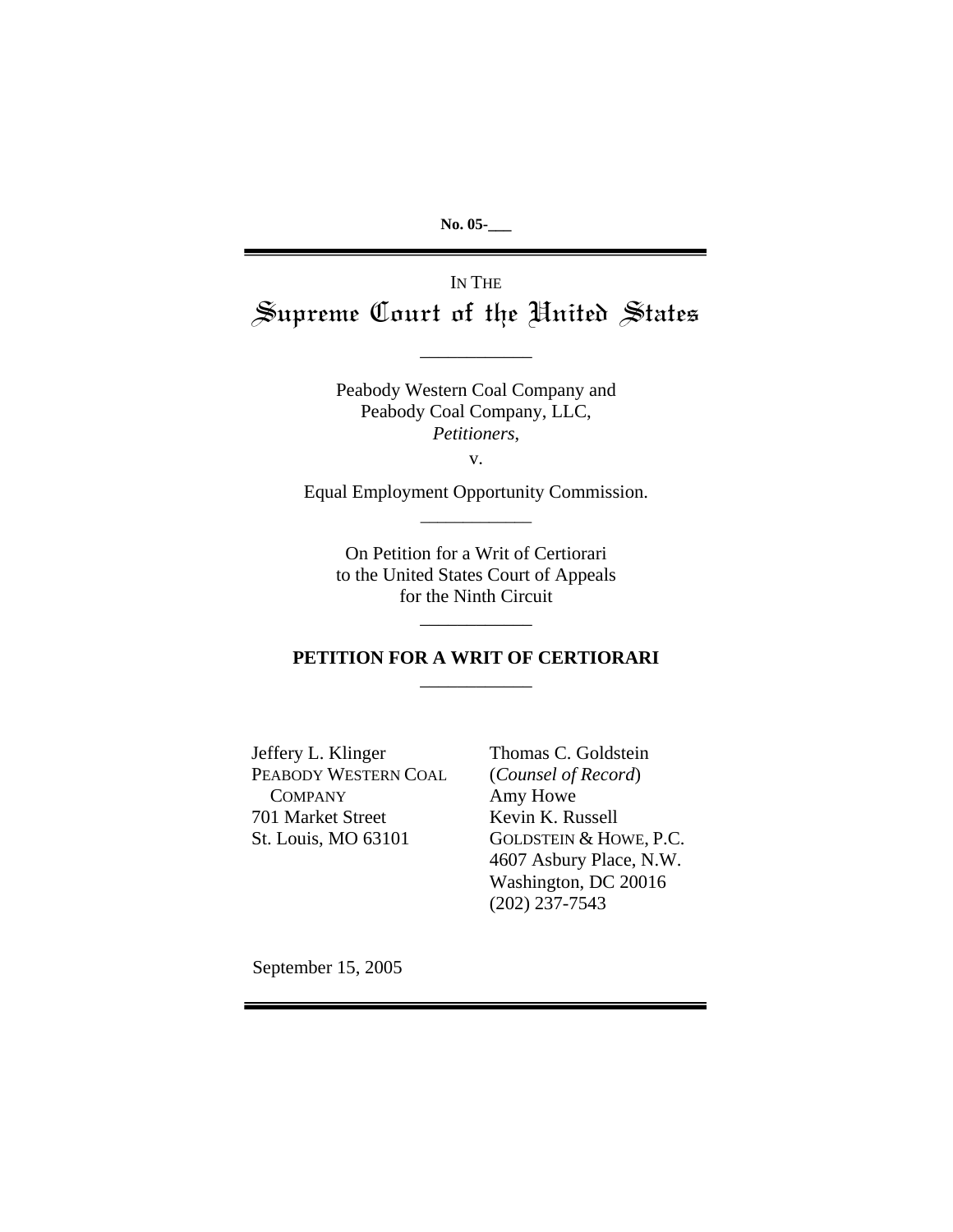# **QUESTION PRESENTED**

<span id="page-1-0"></span>Whether a plaintiff may join as an involuntary defendant under Federal Rule of Civil Procedure 19 a party which the plaintiff is prohibited from suing directly.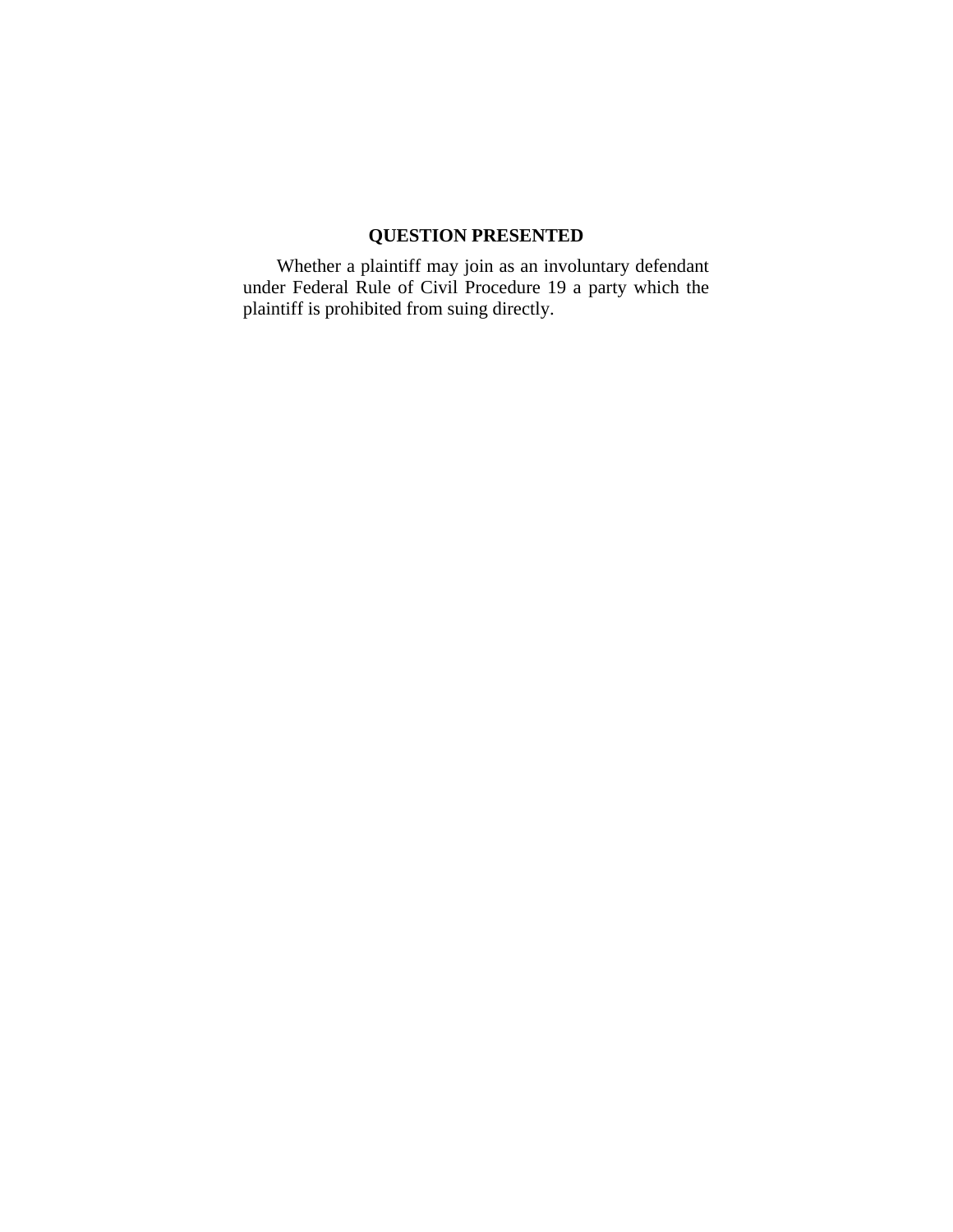#### **RULE 29.6 STATEMENT**

<span id="page-2-0"></span>Petitioner Peabody Western Coal Company is a wholly owned subsidiary of Peabody Holding Company, Inc. Petitioner Peabody Coal Company, LLC, is wholly owned by Interior Holdings, LLC, which is wholly owned by Eastern Coal Company, LLC, which is wholly owned by Peabody Holding Company, Inc. Peabody Holding Company, Inc., in turn, is wholly owned by Peabody Investments Corp., which is wholly owned by Peabody Energy Corporation, a publicly held company.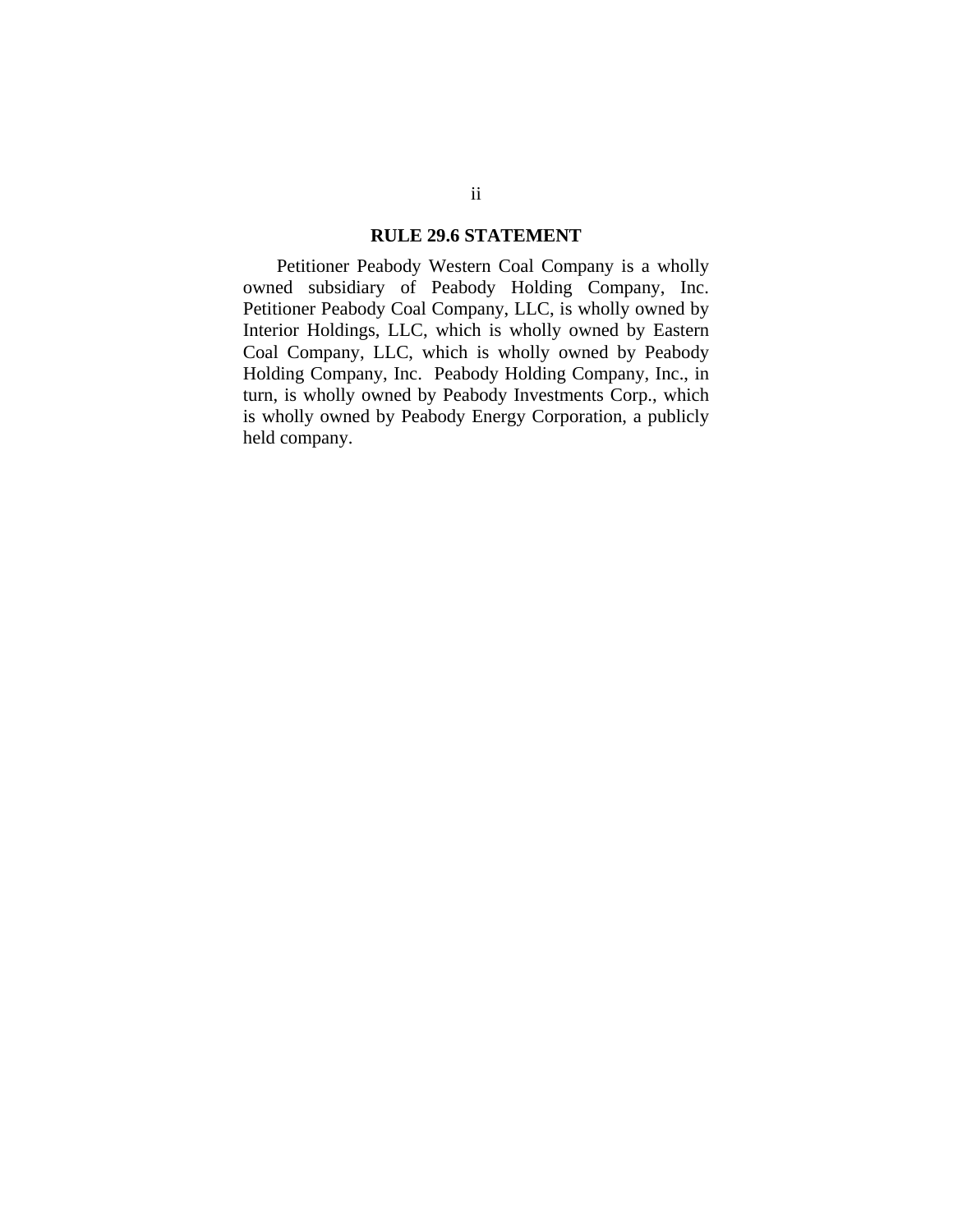## **PARTIES TO THE PROCEEDING BELOW**

<span id="page-3-0"></span>Petitioner Peabody Western Coal Company appeared in the court below but in some instances was erroneously designated as Peabody Coal Company. For avoidance of doubt, both companies are named as petitioners in this Court.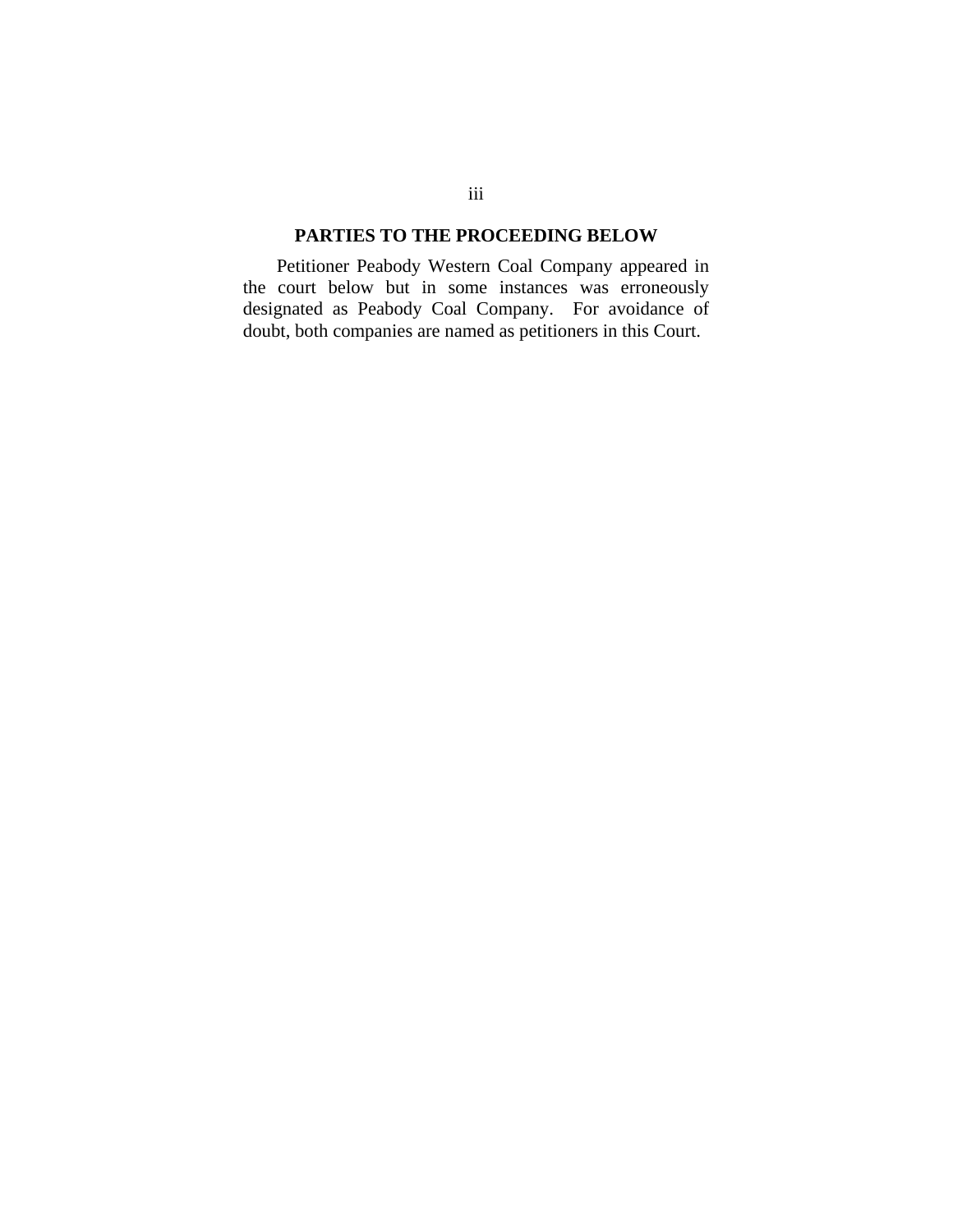# **TABLE OF CONTENTS**

<span id="page-4-0"></span>

| PARTIES TO THE PROCEEDING BELOWiii                       |
|----------------------------------------------------------|
|                                                          |
|                                                          |
| PETITION FOR A WRIT OF CERTIORARI  1                     |
|                                                          |
|                                                          |
| RELEVANT STATUTORY PROVISIONS AND RULE 1                 |
|                                                          |
|                                                          |
| The Ninth Circuit's Holding That A Party May Be<br>L.    |
| Joined To A Suit Notwithstanding That No Claim           |
| May Be Stated Against The Joined Party Is The            |
|                                                          |
| A. The Ninth Circuit's Decision Conflicts With           |
| Precedent From Other Circuits On The Proper              |
|                                                          |
| The Ninth Circuit's Attempt To Distinguish<br>B.         |
| Contrary Precedents From Other Circuits Fails.  13       |
| Certiorari Is Warranted In Light Of The Important<br>II. |
| Sovereign Interests At Stake In The Relationship         |
| Between Tribal Governments And The United States  15     |
| III. Rule 19 May Not Be Used To Circumvent               |
| Restrictions Congress Has Placed On A Party's            |
| Right To Sue An Absent Party Directly.  17               |
| A. Congress Clearly Prohibited the EEOC From             |
| Litigating Disputes With Indian Tribes 17                |
| Plain Language of Title VII  17<br>1.                    |
| 2.                                                       |
| <b>Statutory Provisions Limiting Suits</b><br>3.         |
| <b>Against Government Entities Must Be</b>               |
|                                                          |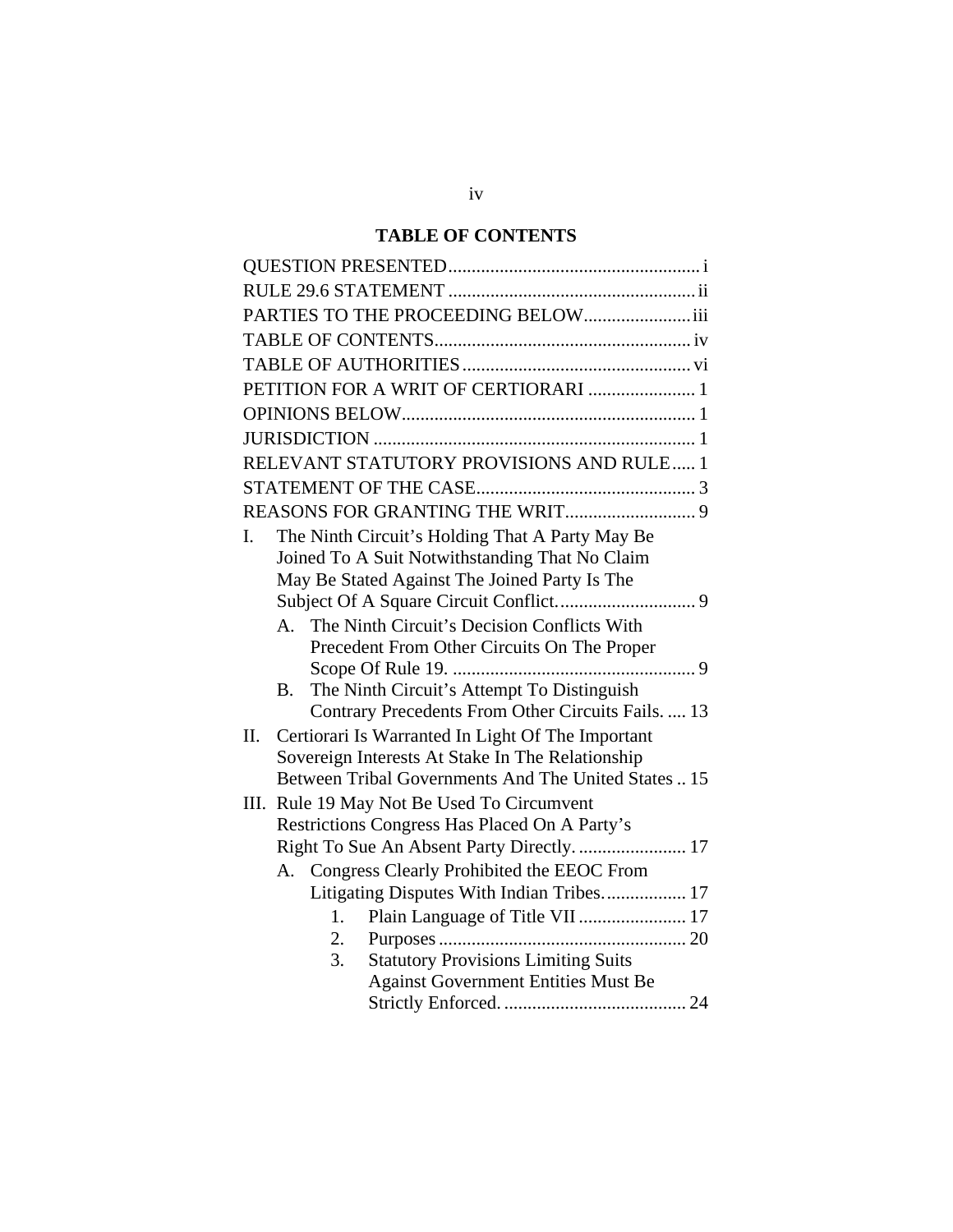| B. Rule 19 May Not Be Used To Circumvent     |  |
|----------------------------------------------|--|
| Limits Congress Has Established On A Party's |  |
|                                              |  |
|                                              |  |

v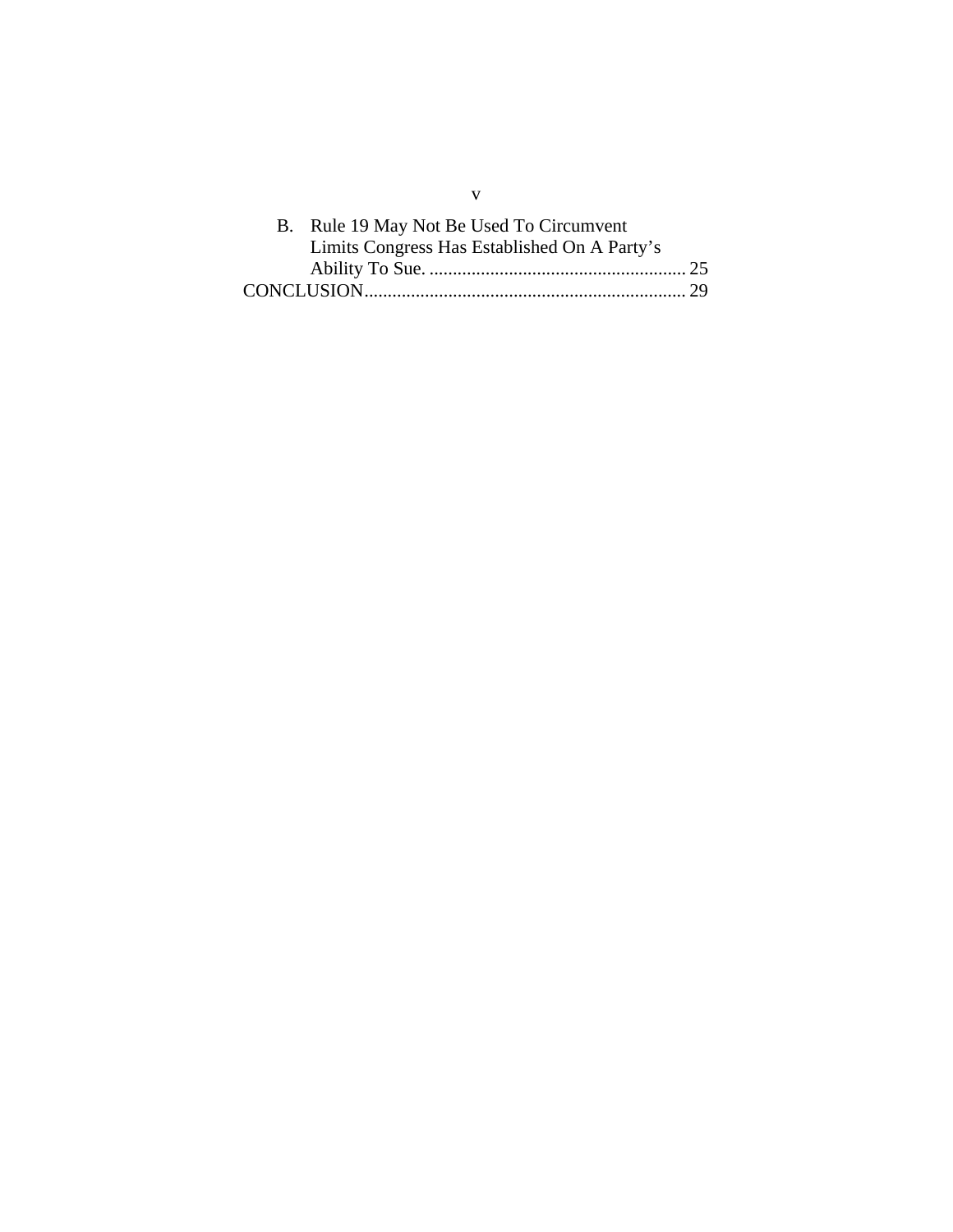# **TABLE OF AUTHORITIES**

## **Cases**

<span id="page-6-0"></span>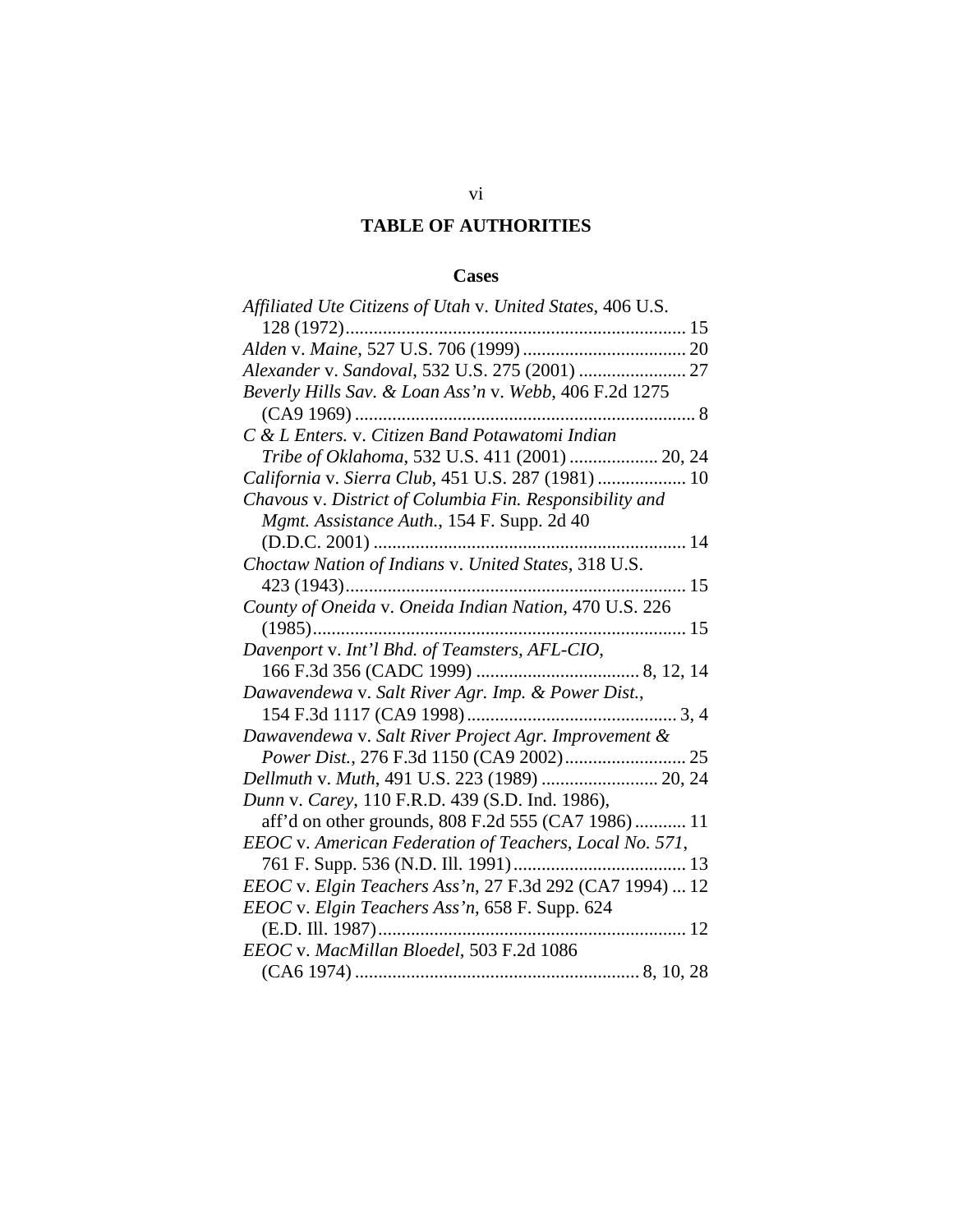| EEOC v. Oak Park Teachers' Ass'n, 45 Fair Empl. Prac.      |
|------------------------------------------------------------|
|                                                            |
| EEOC v. Union Independiente de la Autoridad de             |
|                                                            |
| Federal Maritime Comm'n v. South Carolina State Ports      |
|                                                            |
| General Building Contractors Ass'n v. Pennsylvania, 458    |
|                                                            |
|                                                            |
| Hines v. Grand Casinos of Louisiana, LLC,                  |
| 140 F. Supp. 2d 701 (W.D. La. 2001)  14                    |
| Idaho v. Coeur D'Alene Tribe, 521 U.S. 261 (1997)  26      |
| International Brotherhood of Teamsters v. United           |
|                                                            |
| Kiowa Tribe of Oklahoma v. Mfg. Techs., 523 U.S. 751       |
|                                                            |
| Kreig v. Prairie Island Dakota Sioux (In re Prairie        |
| Island Dakota Sioux), 21 F.3d 302 (CA8 1994) 26            |
|                                                            |
| National Wildlife Fed'n v. Espy, 45 F.3d 1337 (CA9 1995) 8 |
| Ninigret Dev. Corp. v. Narragansett Indian Wetuomuck       |
|                                                            |
| Oklahoma Tax Comm'n v. Citizen Band Potawatomi             |
|                                                            |
| Ortiz v. Fibreboard Corp., 527 U.S. 815 (1999) 26, 27      |
| Semtek Int'l Inc. v. Lockheed Martin Corp., 531 U.S.       |
|                                                            |
| Sierra Club v. Hodel, 848 F.2d 1068 (CA10                  |
|                                                            |
|                                                            |
|                                                            |
| United States v. Fresno Unified Sch. Dist., 592 F.2d       |
|                                                            |
| United States Department of the Interior v. Klamath Water  |
| Users Protective Ass'n, 532 U.S. 1 (2001) 15, 16           |
| Vieux Carre Prop. Owners v. Brown, 875 F.2d 453            |
|                                                            |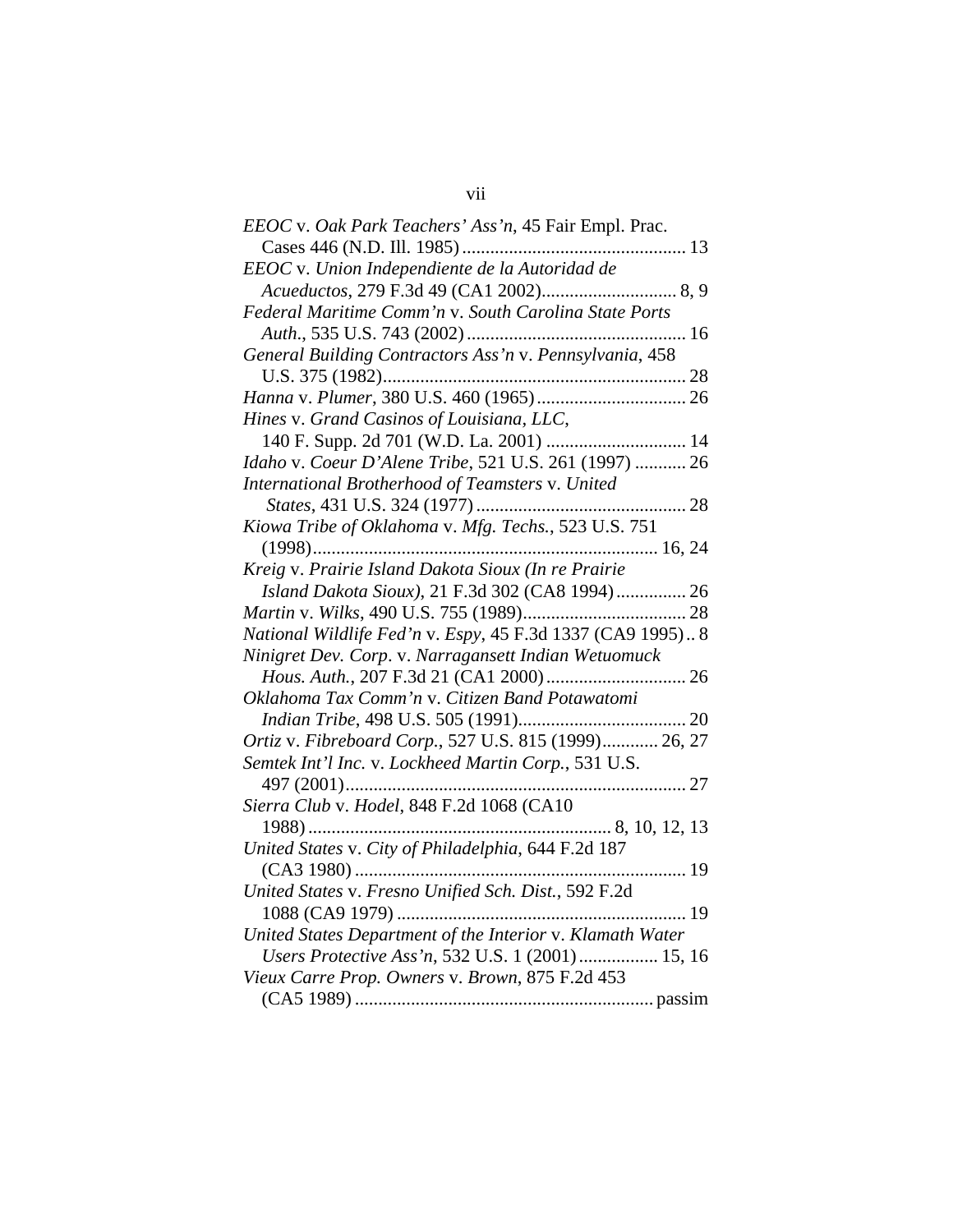| Will v. Michigan Dep't of State Police, 491 U.S. 58 (1989) 17 |  |
|---------------------------------------------------------------|--|
| Wilson v. Omaha Indian Tribe, 442 U.S. 653 (1979) 23          |  |
|                                                               |  |

# **Statutes**

| Reorganization Plan No. 1 of 1978, reprinted in |  |
|-------------------------------------------------|--|
|                                                 |  |
|                                                 |  |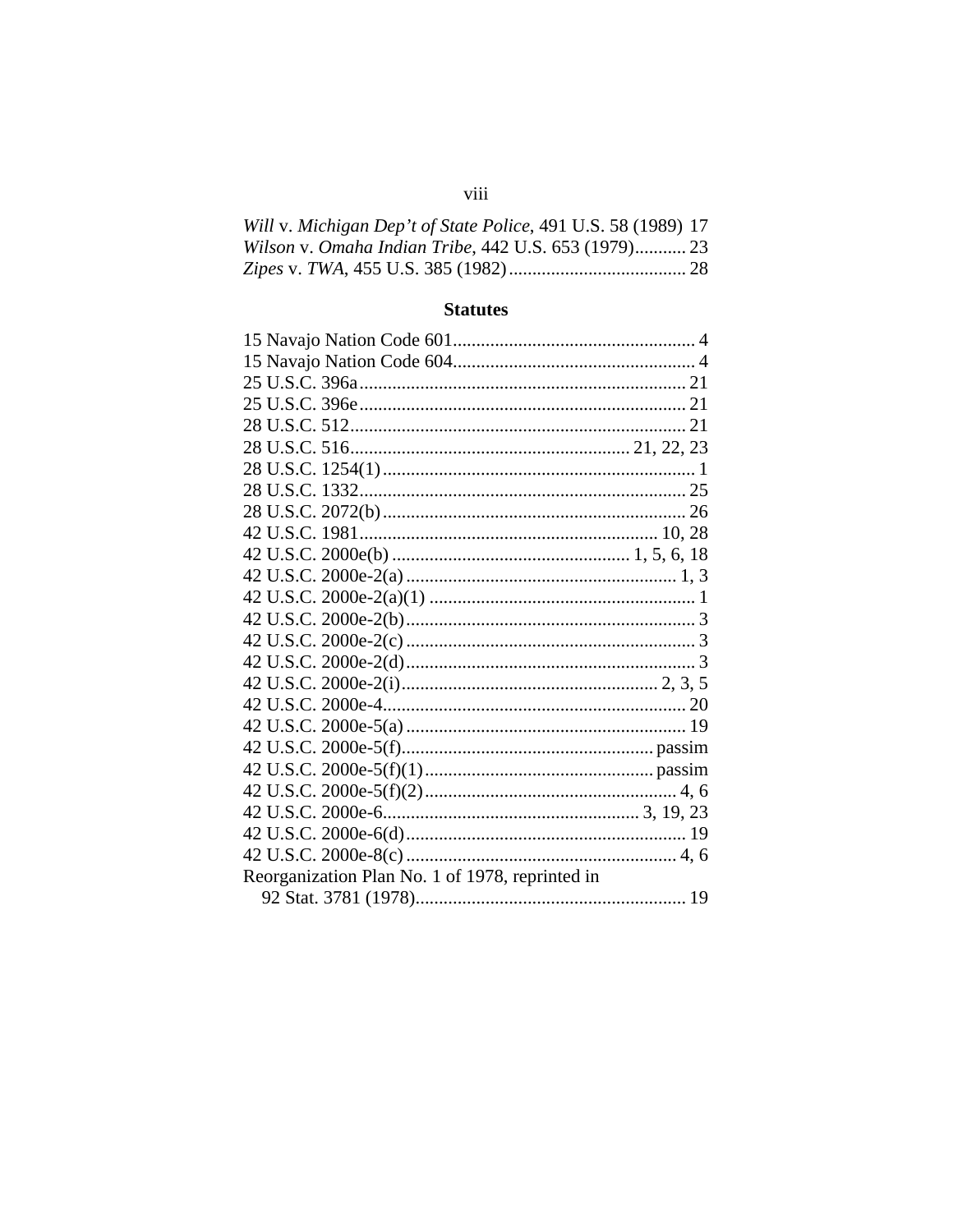# **Other Authorities**

| Pet. for Cert. 27, United States Dep't of Interior v. Klamath |
|---------------------------------------------------------------|
| Water Users Protective Ass'n, 530 U.S. 1304 (2000) (No.       |
|                                                               |

# **Regulations**

# **Rules**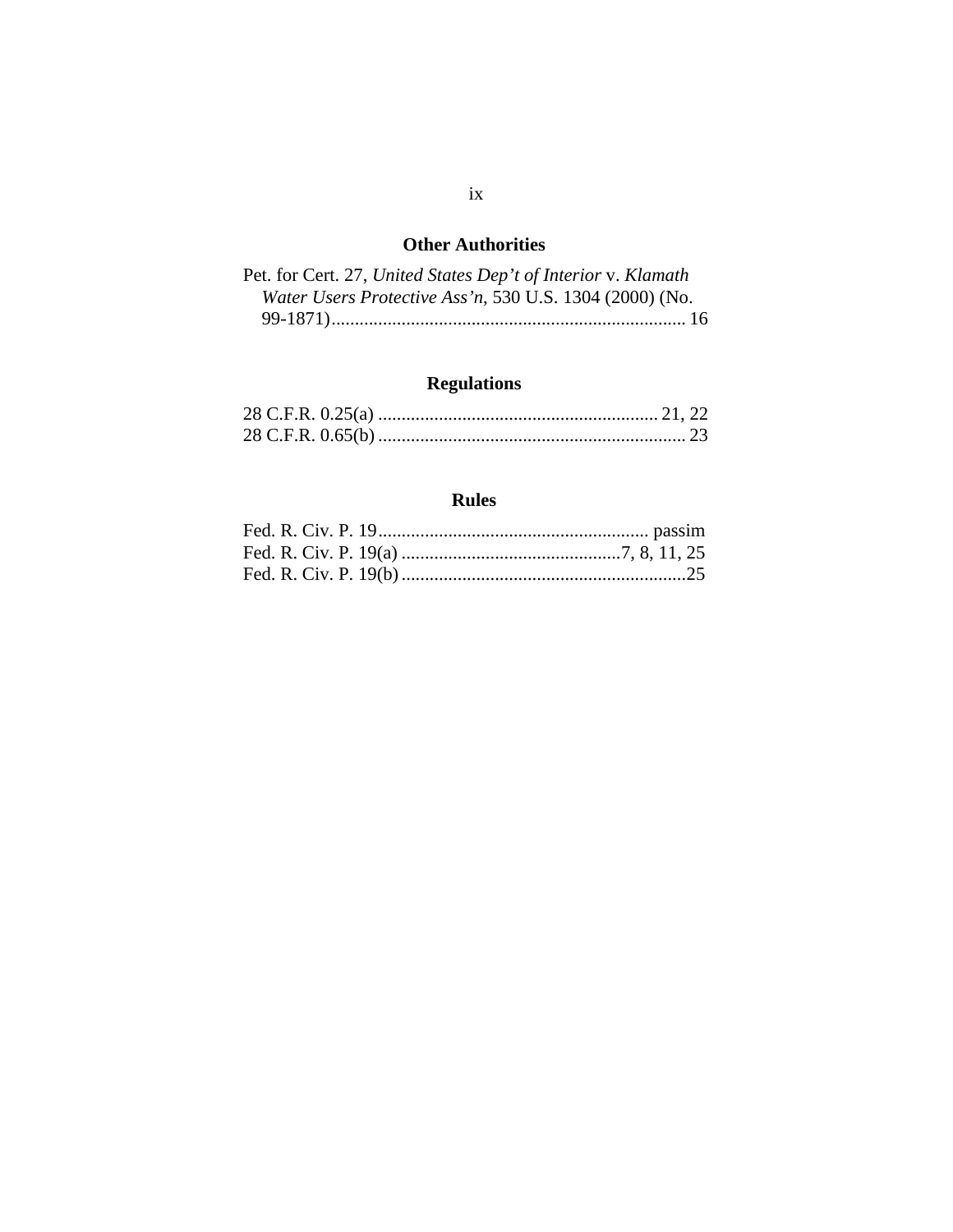#### **PETITION FOR A WRIT OF CERTIORARI**

<span id="page-10-0"></span>Petitioners Peabody Western Coal Company and Peabody Coal Company, LLC, respectfully petition for a writ of certiorari to review the judgment of the United States Court of Appeals for the Ninth Circuit in this case. $<sup>1</sup>$ </sup>

### **OPINIONS BELOW**

The opinion of the Ninth Circuit (Pet. App. 1a-18a) is published at 400 F.3d 774. The opinion of the district court (*id.* 19a-48a) is published at 214 F.R.D. 549.

#### **JURISDICTION**

The court of appeals denied rehearing and rehearing en banc on May 18, 2005. See Pet. App. 49a. On August 3, Justice O'Connor extended the time to file this petition to and including September 15, 2005. App. 05A122. This Court has jurisdiction pursuant to 28 U.S.C. 1254(1).

#### **RELEVANT STATUTORY PROVISIONS AND RULE**

Title VII of the Civil Rights Act of 1964, provides, in relevant part:

It shall be an unlawful employment practice for an employer  $* * *$  to fail or refuse to hire or to discharge any individual, or otherwise to discriminate against any individual with respect to his compensation, terms, conditions, or privileges of employment, because of such individual's race, color, religion, sex, or national origin.

42 U.S.C. 2000e-2(a)(1).

<span id="page-10-1"></span> $\overline{a}$ 

42 U.S.C. 2000e(b) provides, in relevant part, that for purposes of Title VII, "[t]he term 'employer' \* \* \* does not include  $(1)$  \* \* \* an Indian tribe."

<sup>&</sup>lt;sup>1</sup> Because the real party in interest is petitioner Peabody Western Coal Company, hereinafter we use the singular "petitioner."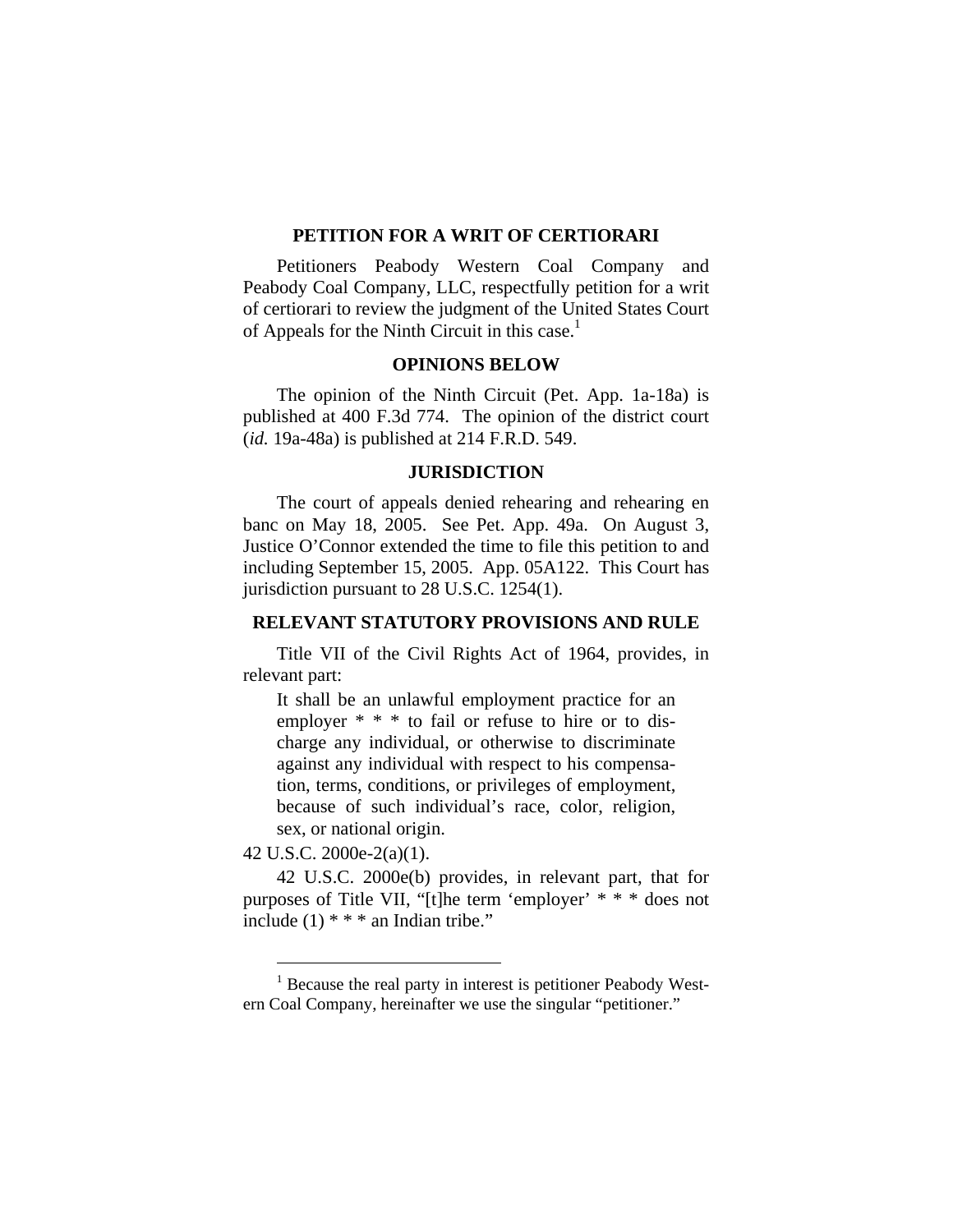#### 42 U.S.C. 2000e-2(i) provides:

Nothing contained in this title shall apply to any business or enterprise on or near an Indian reservation with respect to any publicly announced employment practice of such business or enterprise under which a preferential treatment is given to any individual because he is an Indian living on or near a reservation.

42 U.S.C. 2000e-5(f)(1) provides, in relevant part:

In the case of a respondent which is a government, governmental agency, or political subdivision, if the Commission has been unable to secure from the respondent a conciliation agreement acceptable to the Commission, the Commission shall take no further action and shall refer the case to the Attorney General who may bring a civil action against such respondent in the appropriate United States district court.

Federal Rule of Civil Procedure 19 provides, in relevant part:

(a) Persons to be Joined if Feasible. A person \* \* \* whose joinder will not deprive the court of jurisdiction over the subject matter of the action shall be joined as a party in the action if  $* * *$  the person claims an interest relating to the subject of the action and is so situated that the disposition of the action in the person's absence may \* \* \* leave any of the persons already parties subject to a substantial risk of incurring double, multiple, or otherwise inconsistent obligations by reason of the claimed interest.

(b) Determination by Court Whenever Joinder Not Feasible. If a person as described in subdivision  $(a)(1)-(2)$  hereof cannot be made a party, the court shall determine whether in equity and good conscience the action should proceed among the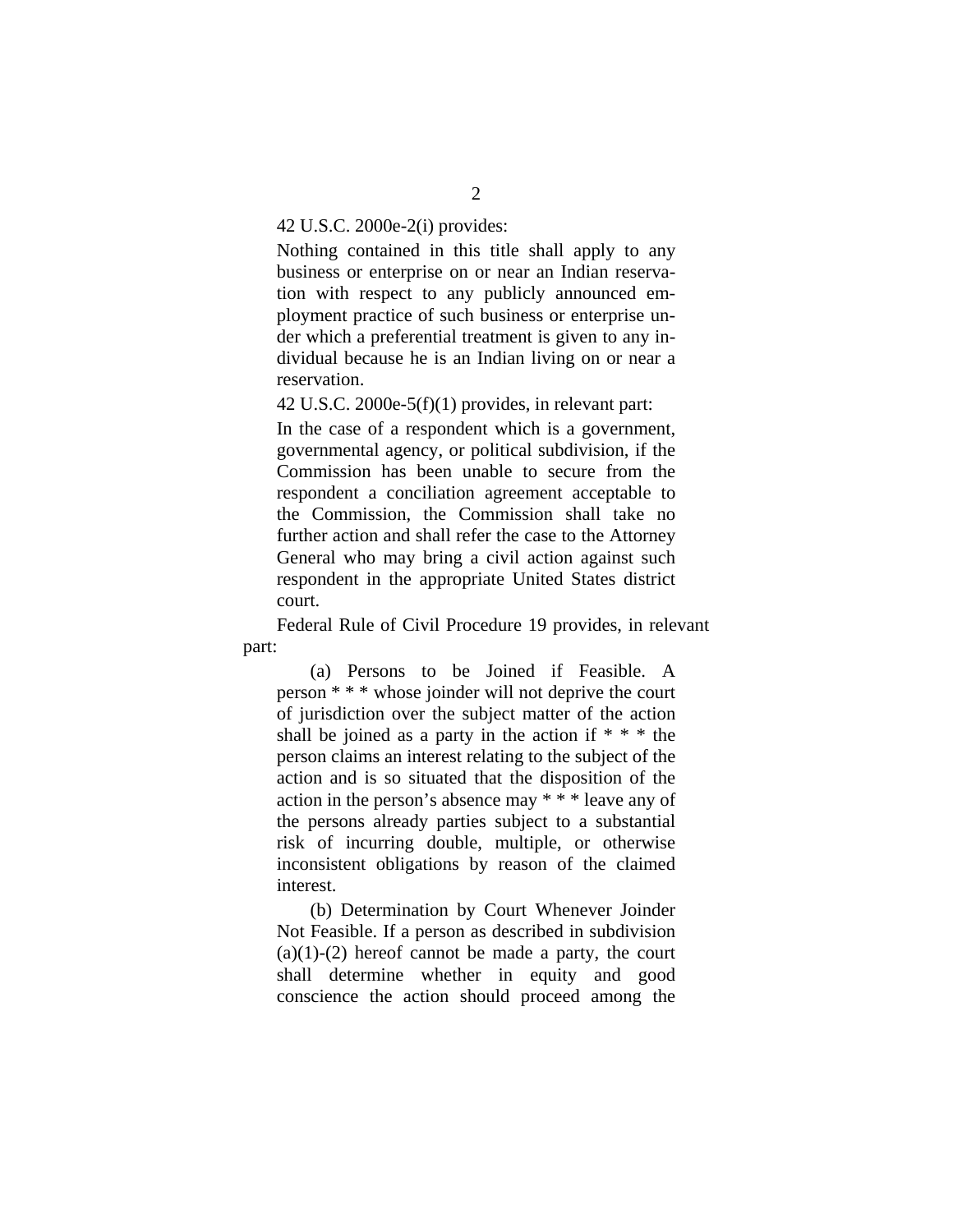<span id="page-12-0"></span>parties before it, or should be dismissed, the absent person being thus regarded as indispensable.

### **STATEMENT OF THE CASE**

By statute, Congress has provided that suits by the federal government against Indian tribes under Title VII of the Civil Rights Act of 1964, 42 U.S.C. 2000e *et seq.*, must be filed by the Department of Justice rather than the Equal Employment Opportunity Commission (EEOC). 42 U.S.C.  $2000e-5(f)(1)$ ,  $2000e-6$ . The Ninth Circuit in this case, however, permitted the EEOC to circumvent this statutory restriction merely by suing a third party and then "joining" a tribe as a defendant. The court of appeals recognized that its ruling conflicts with the holding of two other circuits that Rule 19 does not provide parties with an avenue for evading limitations on their right to bring a direct suit against a defendant.

1. Title VII prohibits, *inter alia*, discrimination on the basis of national origin in certain employment relationships. 42 U.S.C. 2000e-2(a) to -2(d). Respondent EEOC construes that prohibition to include discrimination in favor of members of an Indian tribe. See *Dawavendewa* v. *Salt River Agr. Imp. & Power Dist.*, 154 F.3d 1117, 1121 (CA9 1998). Congress, however, made a special exception for certain employment preferences for Indians living on or near a reservation:

Nothing contained in this title shall apply to any business or enterprise on or near an Indian reservation with respect to any publicly announced employment practice of such business or enterprise under which preferential treatment is given to any individual because he is an Indian living on or near a reservation.

42 U.S.C. 2000e-2(i). The EEOC interprets this exception narrowly to permit preferences for Indians generally, but not preferences for members of the particular Indian tribe on or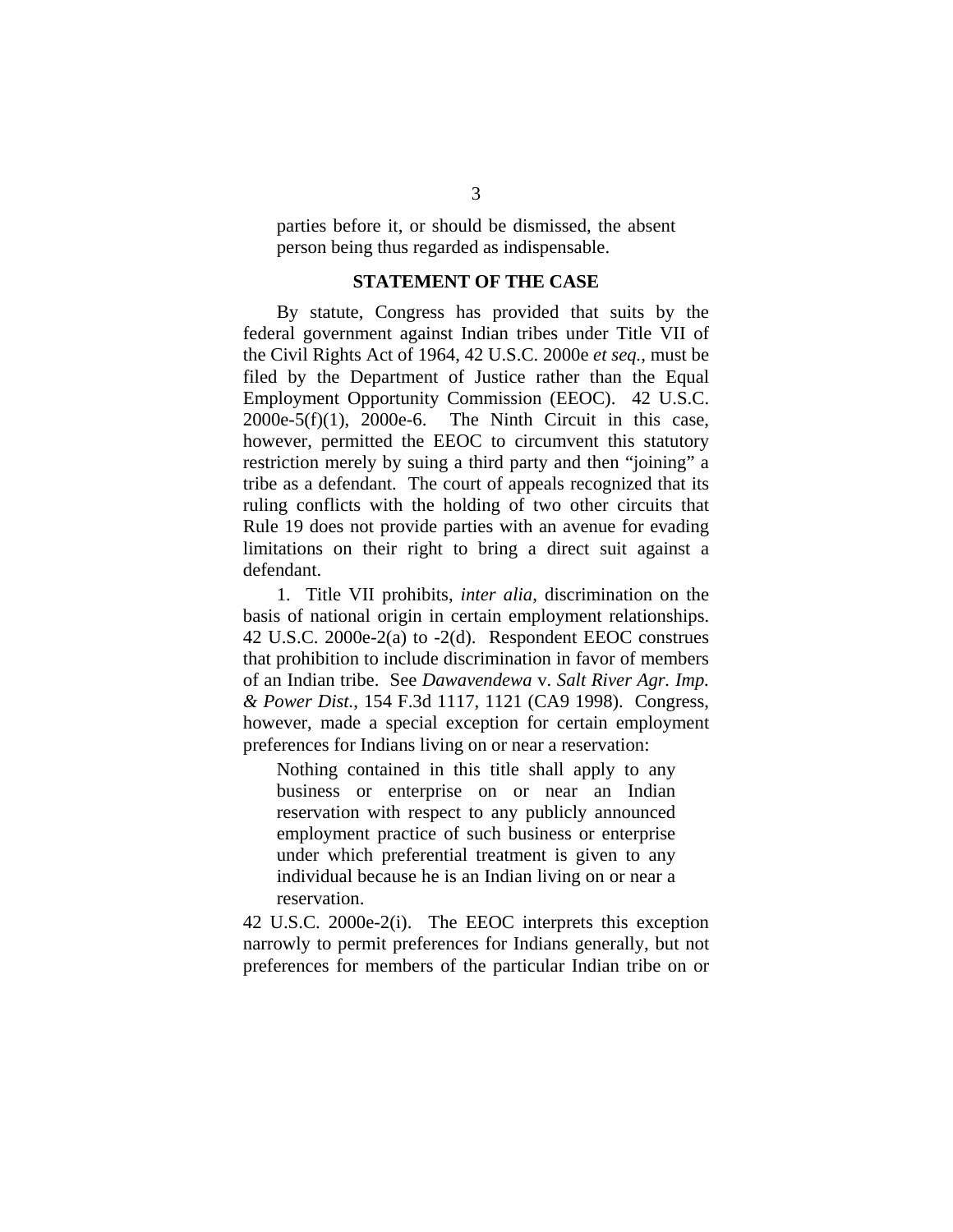near whose reservation the business operates. *Dawavendewa*, 154 F.3d at 1121.

On the EEOC's reading of Title VII, the statute renders invalid provisions in mining leases promulgated and subsequently re-approved by the Department of the Interior. The leases, which are entered into between tribes and mining companies, call for the mining companies to employ a hiring preference for members of the tribe in question. See Pet. App. 2a-4a; *id.* 30a. The EEOC's position also invalidates statutes enacted by numerous Indian tribes including the Navajo Nation (Nation), which is the country's largest federally recognized tribe. $^{2}$  $^{2}$  $^{2}$  To "protect the health, safety, and welfare of Navajo workers," 15 Navajo Nation Code 602(a)(6), quoted in *Ariz. Pub. Serv. Co.* v. *Aspaas*, 77 F.3d 1128, 131 (CA9 1995), the Nation has adopted the Navajo Preference in Employment Act (NPEA), which requires "[a]ll employers doing business within the territorial jurisdiction of the Navajo Nation, or engaged in any contract with the Navajo Nation" to "[g]ive preference in employment to Navajos," 15 Navajo Nation Code 604, quoted in Pet. App. 30a.

The EEOC cannot, however, sue Indian tribes under Title VII. Although Congress generally empowered the EEOC to enforce Title VII through suits in federal court, see *id.*  $§$  2000e-5(f)(1), it specifically exempted from that authority claims against any "government, governmental agency, or political subdivision," *ibid*. See also 42 U.S.C. 2000e-5(f)(2), 2000e-8(c). Such suits must be brought not by the EEOC but instead by the Department of Justice. *Ibid*. The EEOC acknowledges that this provision vests the authority to sue Indian tribes in the Department of Justice. See Pet. App. 35a. In addition, neither the EEOC nor the Department of Justice may sue a tribe in its capacity as an employer because

<span id="page-13-0"></span> $2^2$  The Nation has over a quarter-million enrolled members and reservation lands covering 27,000 square miles in Arizona, Utah, and New Mexico.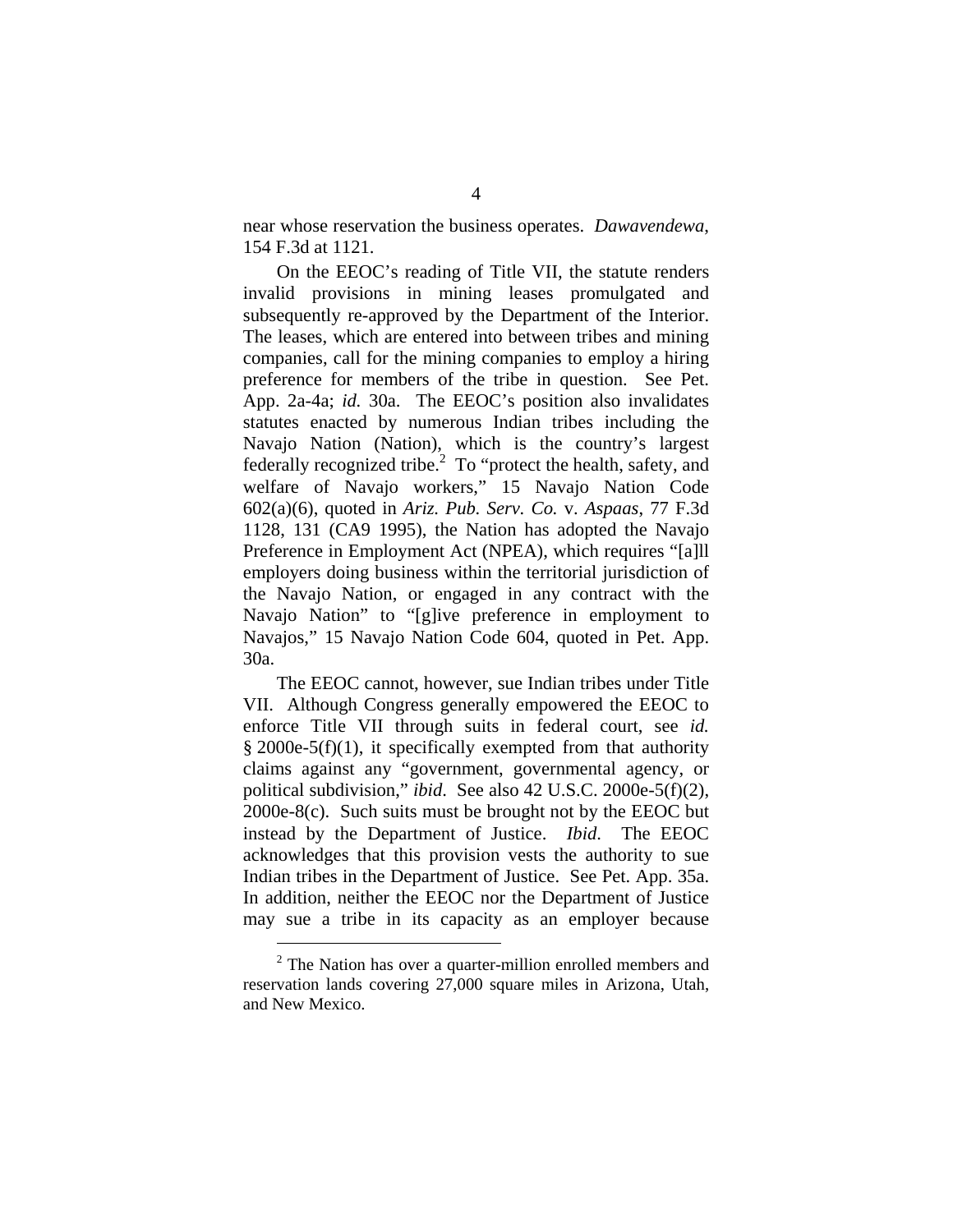Congress exempted Indian tribes from the definition of covered "employers" under Title VII. 42 U.S.C. 2000e(b).

2. Petitioner Peabody Western Coal Company (PWCC) mines coal within the Nation's territorial jurisdiction. In hiring employees for those mining operations, it is, for two reasons, required to give preference to members of the Nation. First, the preference is embodied in the leases – prepared and approved by the Department of the Interior – between petitioner and the Nation that govern petitioner's mining operations. See Pet. App. 30a, 2a. The leases were amended and re-approved in 1987 and 1999, with no changes to the preference provisions. *Id*. 29a. Either the Nation or the Department of Interior may cancel the leases for a violation of their terms. *Id.* 3a. Second, petitioner is subject to the NPEA with respect to its mining operations within the territory of the Nation.

In 2001, respondent EEOC initiated this action by suing PWCC's parent company, petitioner Peabody Coal Company, under Title VII. The complaint rests on the EEOC's view that an employment preference in favor of members of one particular tribe constitutes prohibited national-origin discrimination and that the exception created by 42 U.S.C. 2000e-2(i) does not permit a business to provide employment preferences to members of the tribe on whose reservation it operates. The EEOC specifically alleged that petitioner, in compliance with the terms of the leases, "has a history of refusing to hire non-Navajo Native Americans for open positions at its mine," in violation of Title VII. Compl. 3.

The EEOC sought an order requiring petitioner to pay back pay and compensatory and punitive damages to a "class" of non-Navajo Native Americans. Compl. 4. The EEOC also sought "a permanent injunction" against "Peabody, its officers, successors, assigns, and all persons in active concert or participation with it." *Ibid*. EEOC has never suggested that the suit was authorized by the Department of Justice, which did not sign the complaint. See *id.* at 5.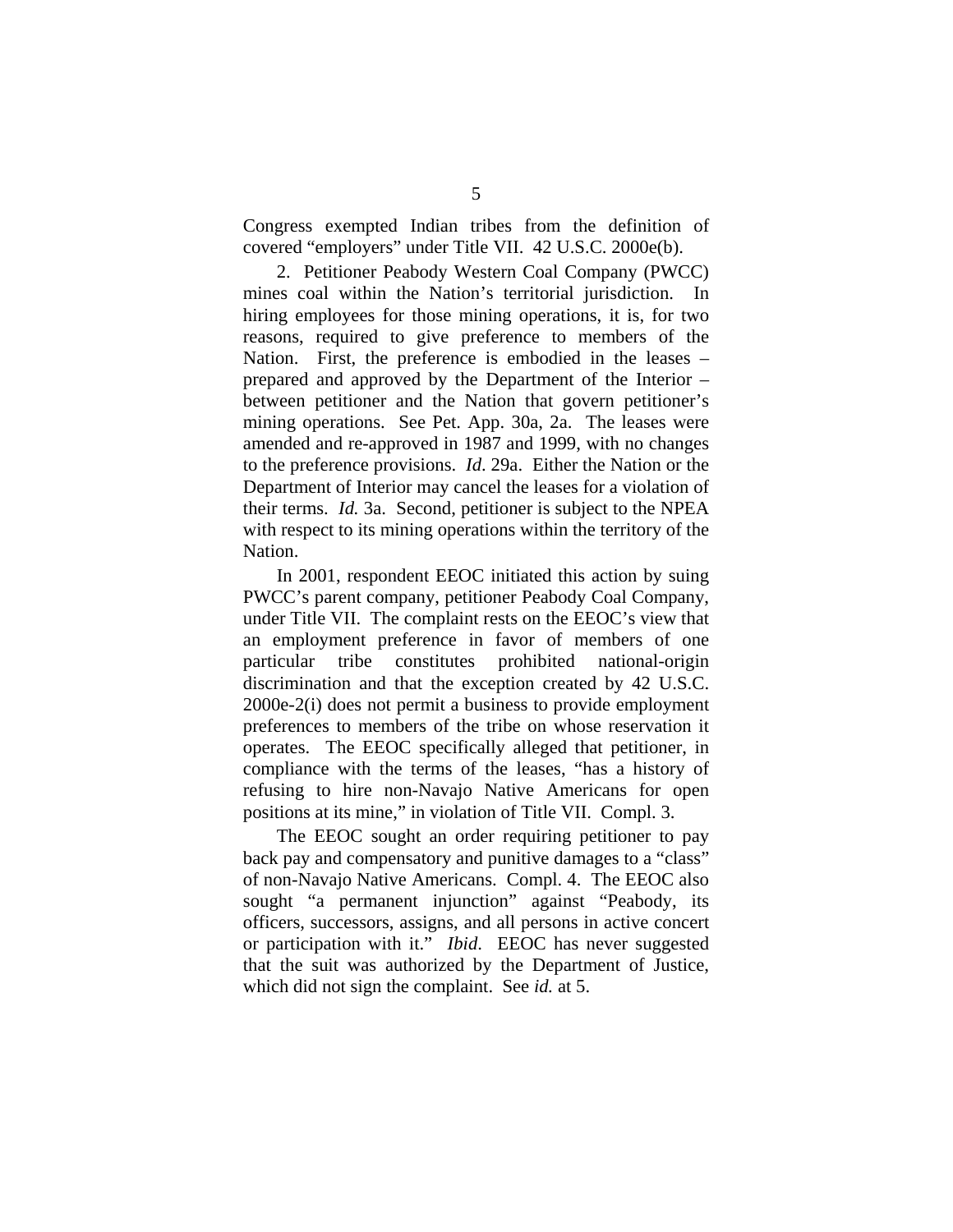Petitioner sought to dismiss the EEOC's complaint, explaining that it was nothing more than a thinly veiled suit against the Nation that the EEOC was prohibited from bringing directly. In response, the EEOC moved to join the Nation as a defendant under Federal Rule of Civil Procedure 19. The EEOC specifically requested that the district court "order the Navajo Nation to appear and defend any interests it believes may be affected by this litigation." Pet. App. 34a. As the district court recognized, those interests are substantial, for the EEOC "characterizes [its] lawsuit as litigation over 'the validity of its [the Navajo Nation's] discriminatory lease provision and employment preference provisions \* \* \* [and] the interplay between its tribal sovereignty and Title VII.'" *Ibid.* (quoting EEOC's Opposition to Dismissal 4).

The district court held that the EEOC could not employ the joinder provisions of the Federal Rules of Civil Procedure to avoid the statutory prohibition that precluded it from suing the Nation directly. Not only are tribes "specifically exempt as employers from the requirements of Title VII," Pet. App. 37a (citing 42 U.S.C. 2000e(b)), but "[t]he Attorney General clearly has exclusive authority to file suit whenever a government such as an Indian tribe is involved," *ibid.* (citing 42 U.S.C. 2000e-5(f)(1), (2); *id.* § 2000e-8(c)). The district court found persuasive decisions of other federal courts rejecting similar attempts by the EEOC to invoke "joinder" to circumvent the prohibition on suits against a governmental entity imposed on it by statute. *Id.* 36a-37a (citing cases). The district court explained:

The EEOC in effect is seeking to sue the Navajo Nation to force it to defend the Navajo Preference in Employment Act and its contracts with employers working on its lands, when it is prohibited from suing the Navajo Nation to enforce Title VII provisions against the tribe directly. This is contrary to the clear provisions of Title VII prohibiting the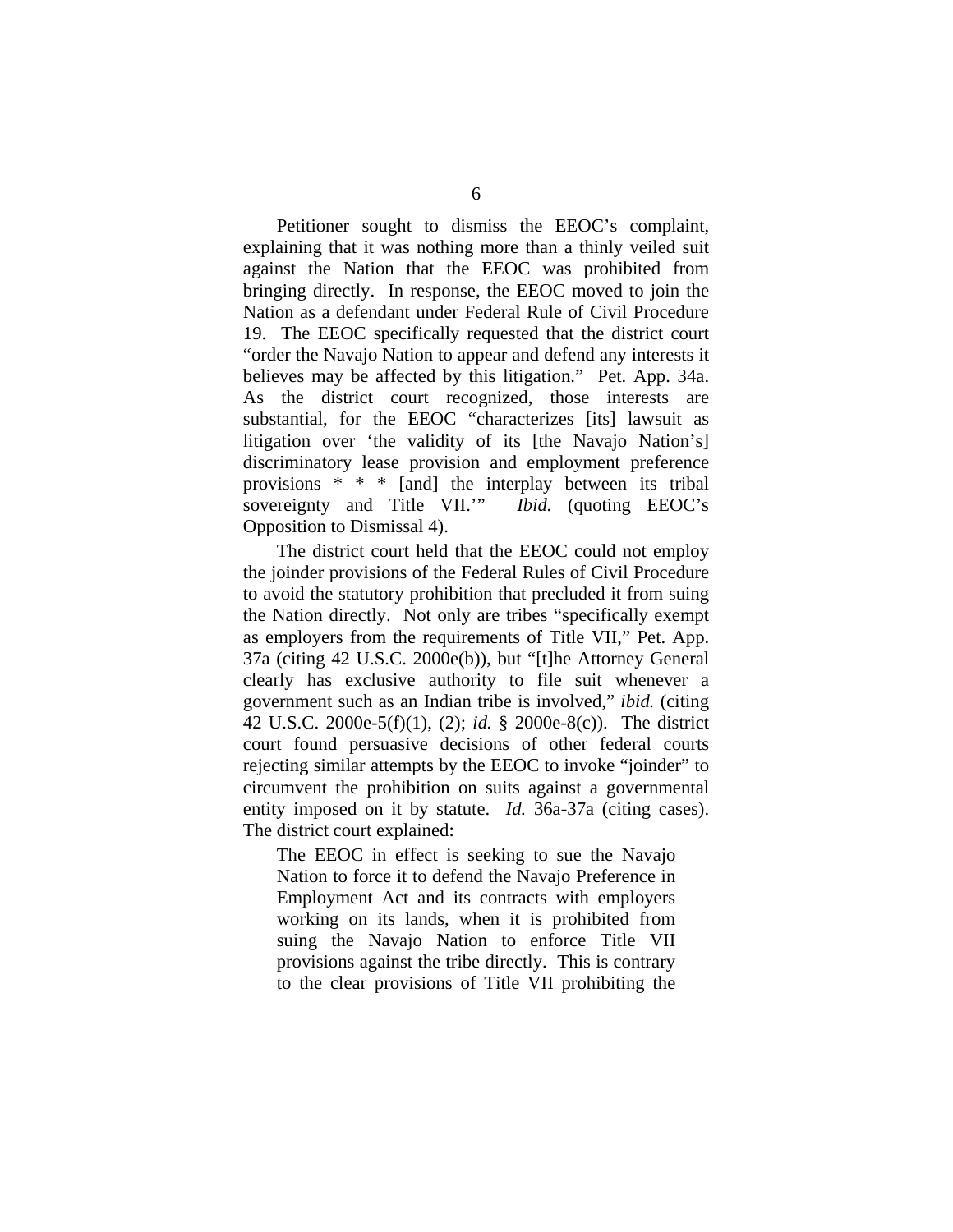EEOC from suing governments, and specifically exempting the Indian tribes from its provisions.

*Id.* 37a-38a. Indeed, under these provisions, "joinder of an Indian tribe under Rule 19 would divest the EEOC of its authority to litigate." *Id.* 39a.

The district court further concluded that the Nation was an indispensable party to the suit, such that the EEOC's complaint must be dismissed because the Nation could not be joined. In particular, the absence of the Nation as a party would prejudice its own sovereign interests and the interests of the tribal members it represents. Pet. App. 40a. The court accordingly denied the EEOC's motion to join the Nation and dismissed the complaint. *Id.* 41a.

3. On the EEOC's appeal, the Ninth Circuit reversed. The court of appeals characterized the suit as, fundamentally, a challenge to the provisions of the leases between petitioner and the Nation that had been issued and approved by the Department of Interior to "require[e] that preference in employment be given to members of the Navajo Nation." Pet. App. 2a. The court of appeals did not doubt the district court's conclusion that, with respect to such a claim, "the EEOC cannot directly sue the Nation." *Id.* 5a. Rather, it held that so long as the EEOC does not seek affirmative relief from the Nation, "joinder \* \* \* is not prevented by the fact that the EEOC cannot state a cause of action against [the Nation]." *Id.* 6a.

The Ninth Circuit reasoned in two stages. First, it agreed with the district court and the parties "that the Navajo Nation is a necessary party under Rule  $19(a)(1)$ ." Pet. App. 9a. It recognized that "the Nation is a signatory to lease provisions that the [EEOC] challenges under Title VII." *Ibid.* The court of appeals accordingly deemed the Nation an indispensable party under the settled rule that "tribes are necessary parties to actions that might have the result of directly undermining authority they would otherwise exercise." *Ibid.*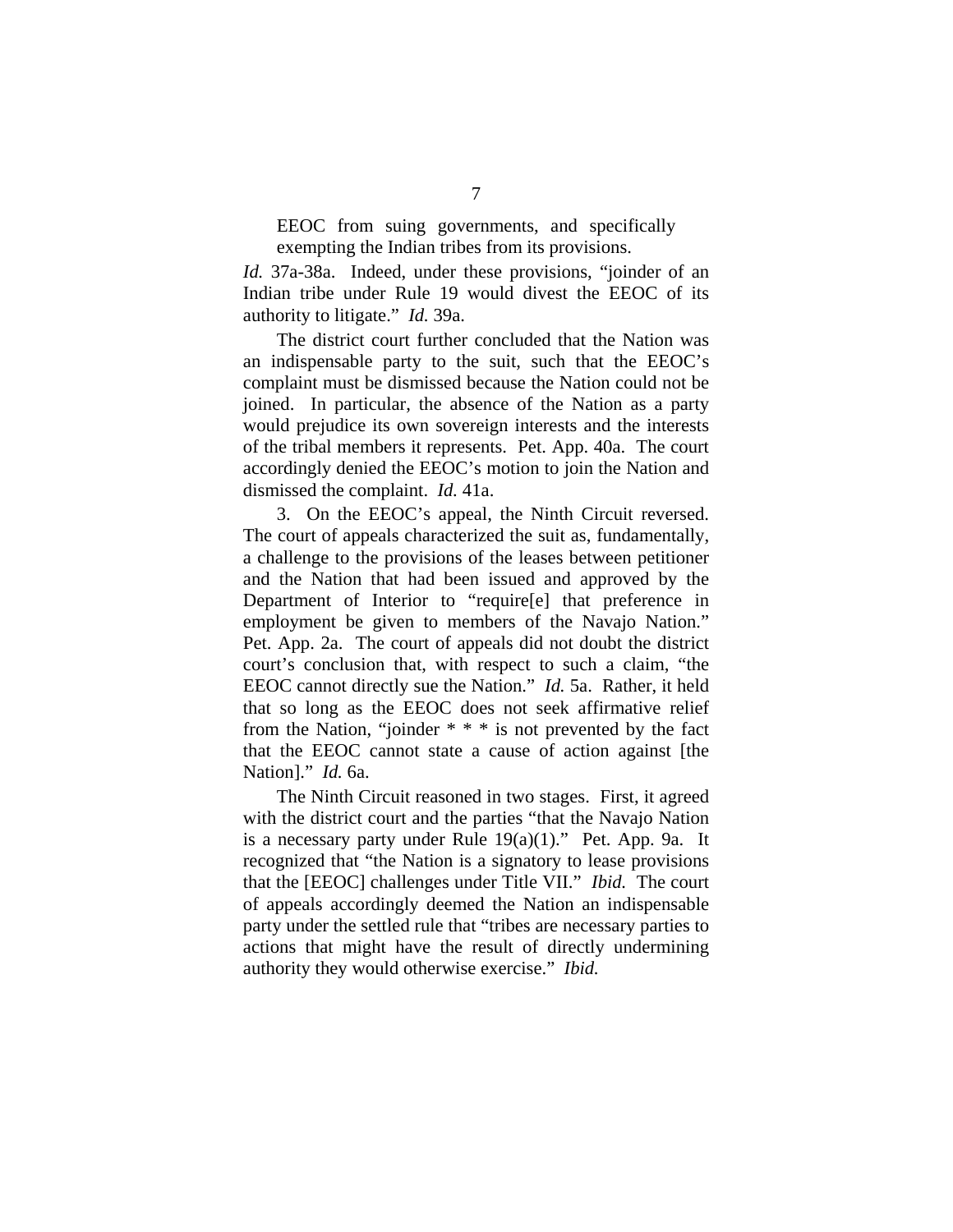Second, the Ninth Circuit nonetheless rejected the district court's conclusion that the Nation could not feasibly be joined to the suit under Rule 19. The court of appeals did not doubt that, through the provisions exempting tribes from the definition of "employer" and providing that only the Department of Justice could sue a government, Congress had prohibited the EEOC from suing the Nation under Title VII. Pet. App. 10a-11a. But it held that the case was controlled by the circuit's prior construction of the Rules of Civil Procedure as providing that "a plaintiff's inability to state a direct cause of action against an absentee does not prevent the absentee's joinder under Rule 19." *Id.* 11a (citing *National Wildlife Fed'n* v. *Espy*, 45 F.3d 1337, 1344-45 (1995); *Beverly Hills Sav. & Loan Ass'n* v. *Webb*, 406 F.2d 1275, 1279-80 (1969)).

The court of appeals explained that its ruling was consistent with decisions of the First, Sixth, and Tenth Circuits. Pet. App. 11a (citing *Sierra Club* v. *Hodel*, 848 F.2d 1068, 1077 (CA10 1988)); *id.* 14a (citing *EEOC* v. *Union Independiente de la Autoridad de Acueductos y Alcantarillados de Puerto Rico*, 279 F.3d 49, 52 (CA1 2002); *EEOC* v. *MacMillan Bloedel*, 503 F.2d 1086, 1088 (CA6 1974)). But it acknowledged the contrary holding of the D.C. and Fifth Circuits – with which the Ninth Circuit "has never agreed" (*id.* 12a) – that "it is implicit in Rule 19(a) itself that before a party  $* * *$  will be joined as a defendant the plaintiff must have a cause of action against it." *Vieux Carre Prop. Owners* v. *Brown*, 875 F.2d 453, 457 (CA5 1989). See also *Davenport* v. *Int'l Bhd. of Teamsters, AFL-CIO*, 166 F.3d 356, 366 (CADC 1999) (adopting *Vieux Carre*). The Ninth Circuit also thought that those rulings might be distinguishable on the ground that in those cases the plaintiffs had directly sought injunctive relief as against the joined party. Pet. App. 12a-13a. Here, by contrast, "[j]oinder is necessary for the 'sole purpose' of effecting complete relief between the parties by ensuring that both Peabody and the Nation are bound to any judgment upholding or striking down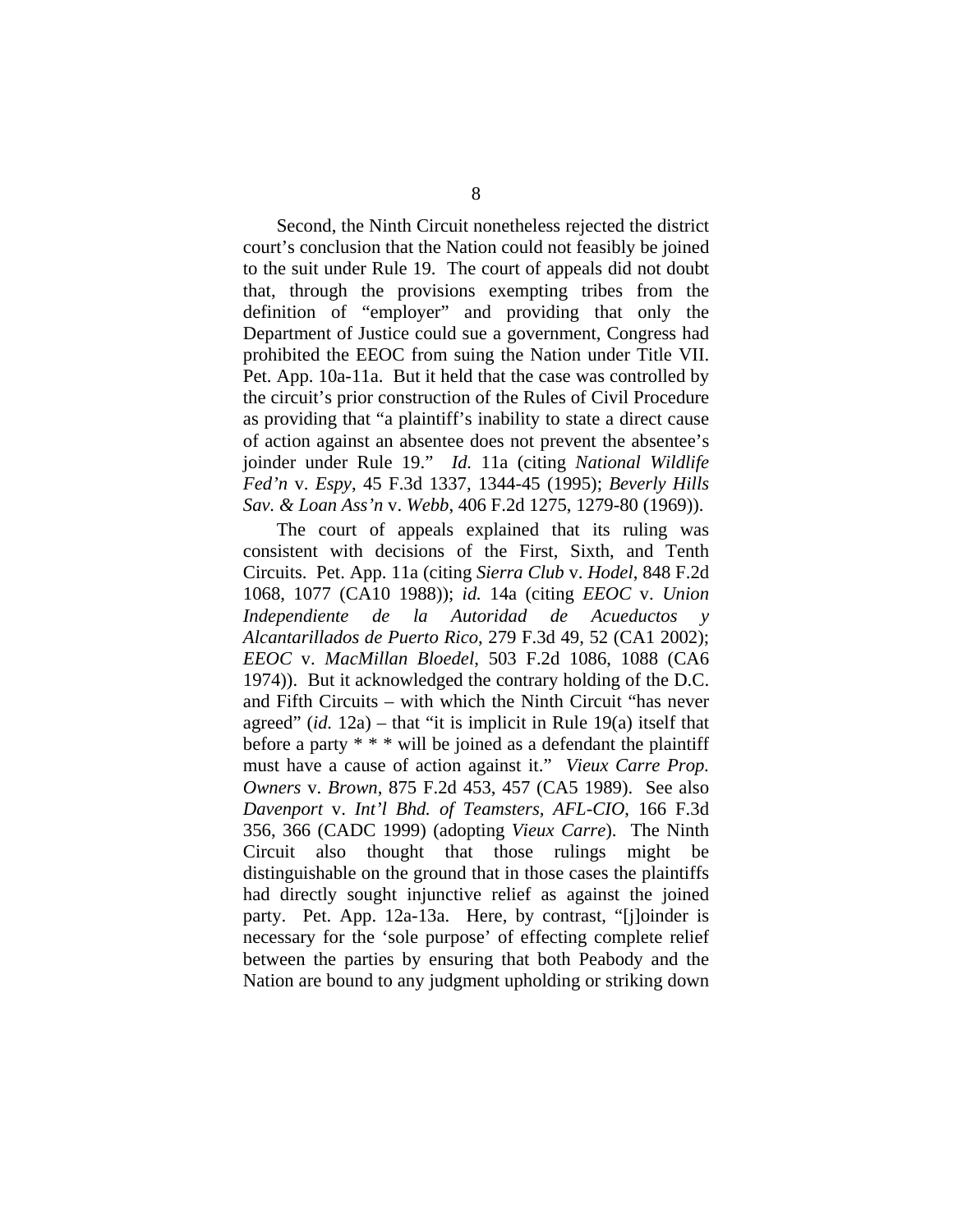<span id="page-18-0"></span>the challenged lease provision." *Id.* 13a-14a (citation omitted). $3$ 

5. The Ninth Circuit denied rehearing and rehearing en banc. Pet. App. 49a. This petition followed.

### **REASONS FOR GRANTING THE WRIT**

Certiorari should be granted to resolve a recurring circuit conflict over the proper construction of a basic rule of civil procedure and to reinstate the careful balance Congress established between the powers of the EEOC and the sovereign interests of government entities such as the Navajo Nation.

**I. The Ninth Circuit's Holding That A Party May Be Joined To A Suit Notwithstanding That No Claim May Be Stated Against The Joined Party Is The Subject Of A Square Circuit Conflict.** 

This Court's intervention is required to resolve an important division among the federal courts regarding the proper application and limits of Federal Rule of Civil Procedure 19.

## **A. The Ninth Circuit's Decision Conflicts With Precedent From Other Circuits On The Proper Scope Of Rule 19.**

The Ninth Circuit in this case relied on that court's settled precedent to hold that a party may be joined to an action under Rule 19 even when no claim may be stated against it and even if Congress has explicitly precluded the plaintiff from suing the absent party directly. Pet. App. 14a (citing also *EEOC* v. *Union Independiente de la Autoridad de* 

<span id="page-18-1"></span><sup>&</sup>lt;sup>3</sup> The court of appeals separately rejected the district court's holding that the EEOC's suit was barred because it presented a nonjusticiable "political question," Pet. App. 17a, and reinstated the EEOC's unrelated challenge to certain recordkeeping by petitioner, *id.* 18a. Those holdings are not at issue in this petition.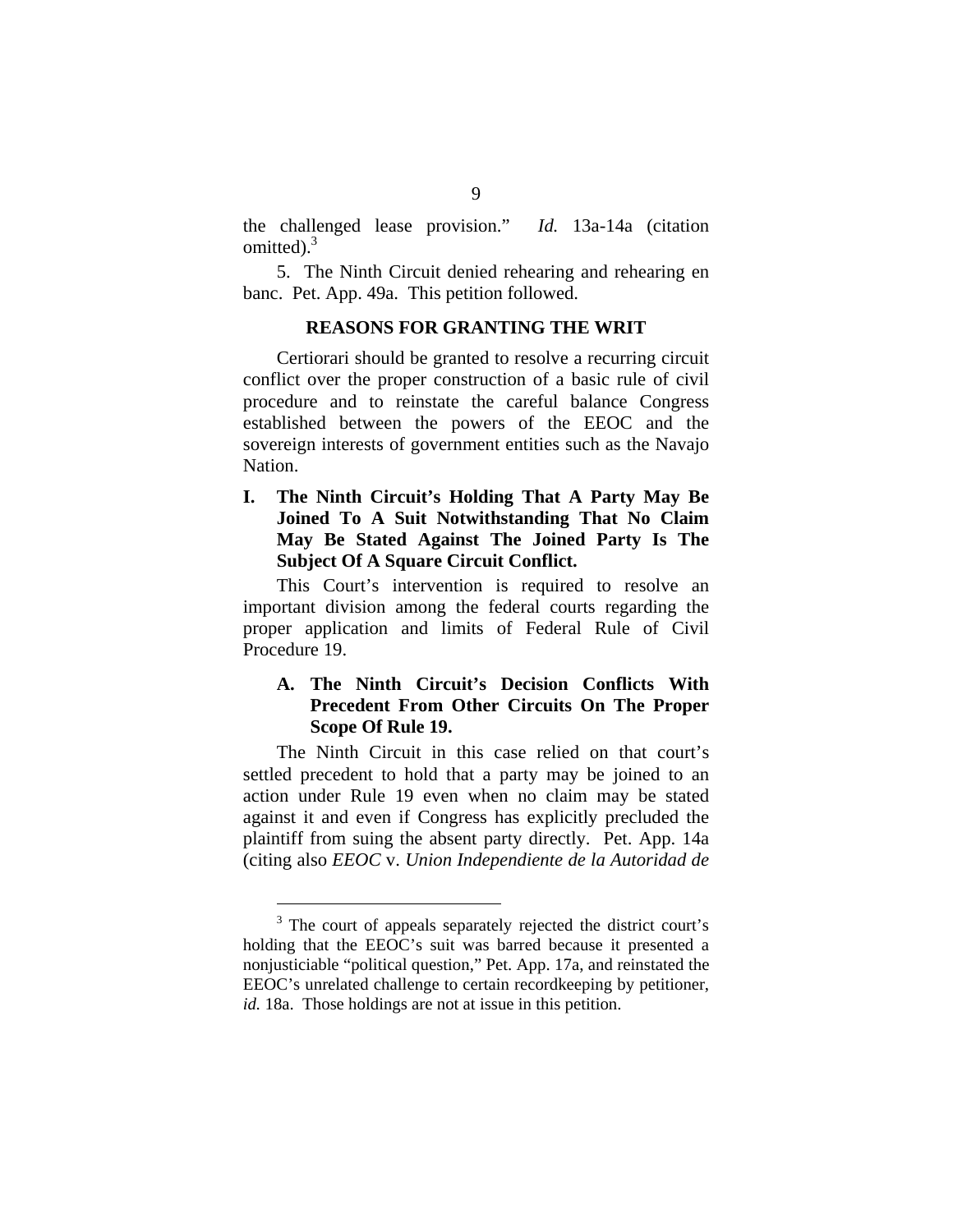*Acueductos y Alcantarillados de Puerto Rico*, 279 F.3d 49, 52 (CA1 2002); *Sierra Club* v. *Hodel*, 848 F.2d 1068 (CA10 1988); *EEOC* v. *MacMillan Bloedel Containers, Inc.*, 503 F.2d 1086 (CA6 1974)).

As the court of appeals recognized, the Fifth and D.C. Circuits disagree. In *Vieux Carre Property Owners* v. *Brown*, 875 F.2d 453, 457 (CA5 1989), a community group in New Orleans sought to block private parties and a local government from undertaking an aquarium and park project. The group's theory was that, under the federal Rivers and Harbors Act (RHA), the project first required clearance from the Army Corps of Engineers (Corps). The group sued both the developers and the Corps.

The Fifth Circuit recognized that Congress had provided the Administrative Procedure Act "as a route through which private plaintiffs can obtain federal court review of the decisions of federal agencies," alleged to be in violation of the RHA. 875 F.2d at 456. But the APA provided no such mechanism for adjudicating the private parties' compliance with the RHA. *Ibid*. Moreover, the plaintiffs could not sue the private defendants directly under the RHA because this Court had held that "a private party has no implied right of action for violations of the RHA." *Ibid.* (citing *California* v. *Sierra Club*, 451 U.S. 287 (1981)).

The plaintiffs nonetheless argued that the private parties could be properly joined to their APA suit against the Corps under Rule 19 and, thereby, could be subject to an adjudication under the RHA even though Congress has precluded the plaintiffs from achieving this end directly. 875 F.2d at 456-57 (relying on *Sierra Club* v. *Hodel*, 848 F.2d 1068 (CA10 1988)). The Fifth Circuit rejected that argument for two reasons: one narrow, the other broad. First, the court held that Rule 19 could not be used to circumvent Congress's determination to authorize only the Attorney General to bring suits to enforce the RHA against developers. 875 F.2d at 457. Permitting the plaintiffs to obtain an RHA adjudication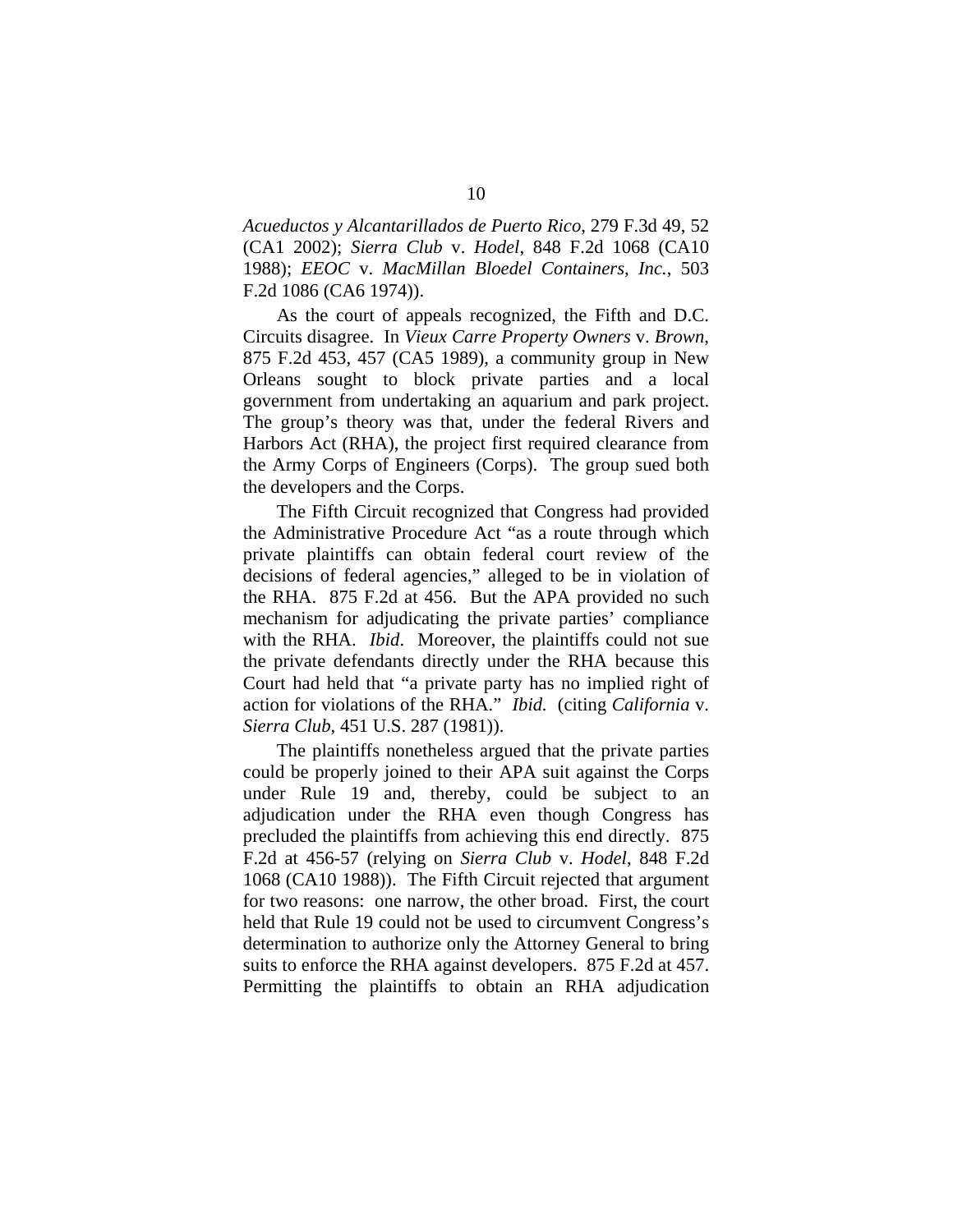against the developers would, the Court held, "negate[] the Supreme Court's decision in *Sierra Club*" that Congress did not intend for private enforcement of that statute. *Id*. at 457. "As long as the private plaintiff joined the federal agency in the action, the former could reach a nonagency defendant \* \* \*." *Ibid*. Rule 19, the court concluded, could not be used to permit private plaintiffs to sue to enforce the RHA against developers when the statute "explicitly vests that authority in the Attorney General." *Ibid*. "Any other conclusion, we believe, would be too at odds with *Sierra Club*." *Id.* at 457  $n.2.<sup>4</sup>$ 

The Fifth Circuit also rejected the plaintiffs' Rule 19 argument on a broader ground, holding that "it is implicit in Rule 19(a) itself that  $* * *$  before [a party] will be joined as a defendant the plaintiff must have a cause of action against it." 875 F.2d at 457. Because the plaintiffs had no private right of action to enforce the RHA, they obviously lacked a cause of action against the private developer defendants. *Ibid*.

The Fifth Circuit unquestionably would reject the Ninth Circuit's ruling in this case. The Fifth Circuit held that Rule 19 joinder is prohibited if it would otherwise circumvent a statutory restriction on suing the joined party directly. In reaching that conclusion, the Fifth Circuit notably refused to

<span id="page-20-0"></span><sup>4</sup> The Fifth Circuit also cited *Dunn* v. *Carey*, 110 F.R.D. 439 (S.D. Ind. 1986), aff'd on other grounds, 808 F.2d 555 (CA7 1986), in which the plaintiffs filed suit alleging that the defendant government officials were subjecting pretrial detainees to unconstitutional prison conditions. The parties reached a consent decree under which a new correctional facility would be created and leased to the government. In response, certain taxpayers challenged the lease agreement in state court. The plaintiffs could not sue the taxpayers to preclude their suit, because the Tax Injunction Act forbids interference with such state court litigation. Not only did that statute "deprive[] the Court of jurisdiction over the [taxpayers'] state law claims," but also "therefore the [taxpayers] cannot be joined in this action." *Dunn*, 110 F.R.D. at 440.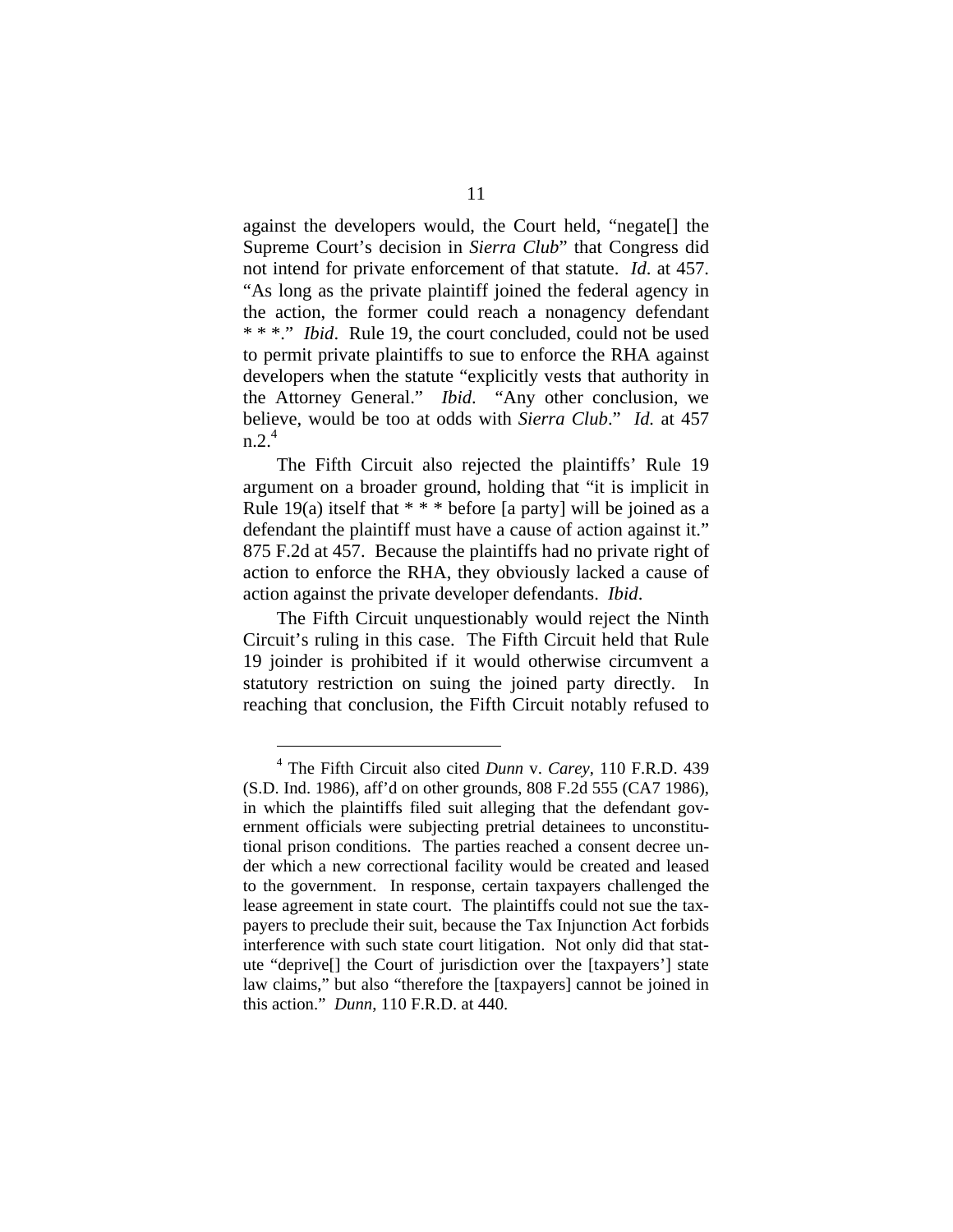follow the Tenth Circuit's decision in *Sierra Club* v. *Hodel*, 848 F.2d 1068 (1988), which the decision below embraces, see Pet. App. 11a-12a.

This case falls *a fortiori* within the Fifth Circuit's reasoning. Just as the Fifth Circuit relied on the fact that no right of action had been implied under the RHA, this case involves a clear prohibition on the EEOC suing the Nation. The Ninth Circuit's holding in this case also conflicts with the Fifth Circuit's broader conclusion that Rule 19 joinder is prohibited unless the plaintiff can state a claim against the joined party. Here, the EEOC is prohibited by statute from seeking even a declaratory judgment against the Nation that its law or the leases it entered with petitioner violate Title VII. $5$ 

As the Seventh Circuit observed in *EEOC* v. *Elgin Teachers Ass'n*, 27 F.3d 292, 293 (1994), other courts have also rejected similar attempts by the EEOC to circumvent the limits on its power to adjudicate claims against government entities. In *Elgin*, the EEOC sought to challenge a school district's pregnancy leave policies by suing the teacher's union and joining the school board under Rule 19. *EEOC* v. *Elgin Teachers Ass'n*, 658 F. Supp. 624, 625 (E.D. Ill. 1987).

<span id="page-21-0"></span><sup>&</sup>lt;sup>5</sup> The Ninth Circuit's expansive interpretation of Rule 19 is also in substantial tension with precedent of the D.C. Circuit. In *Davenport* v. *Int'l Bhd. of Teamsters, AFL-CIO*, 166 F.3d 356 (1999), the D.C. Circuit embraced the Fifth Circuit's decision in *Vieux Carre*. In *Davenport*, flight attendants sued their union alleging that it had violated the federal labor laws by entering into an interim labor agreement with an airline. The plaintiffs argued that the airline could be joined under Rule 19. The D.C. Circuit rejected that argument. It did not dispute that the airline was a "necessary party" to the suit as a signatory to the agreement with the union. *Id.* at 366. Rather, it explained in detail that the airline had not itself violated any statute, see *id.* at 361-65, and adopted the Fifth Circuit's view that "while Rule 19 provides for joinder of necessary parties, it does not create a cause of action against them," *id.* at 366.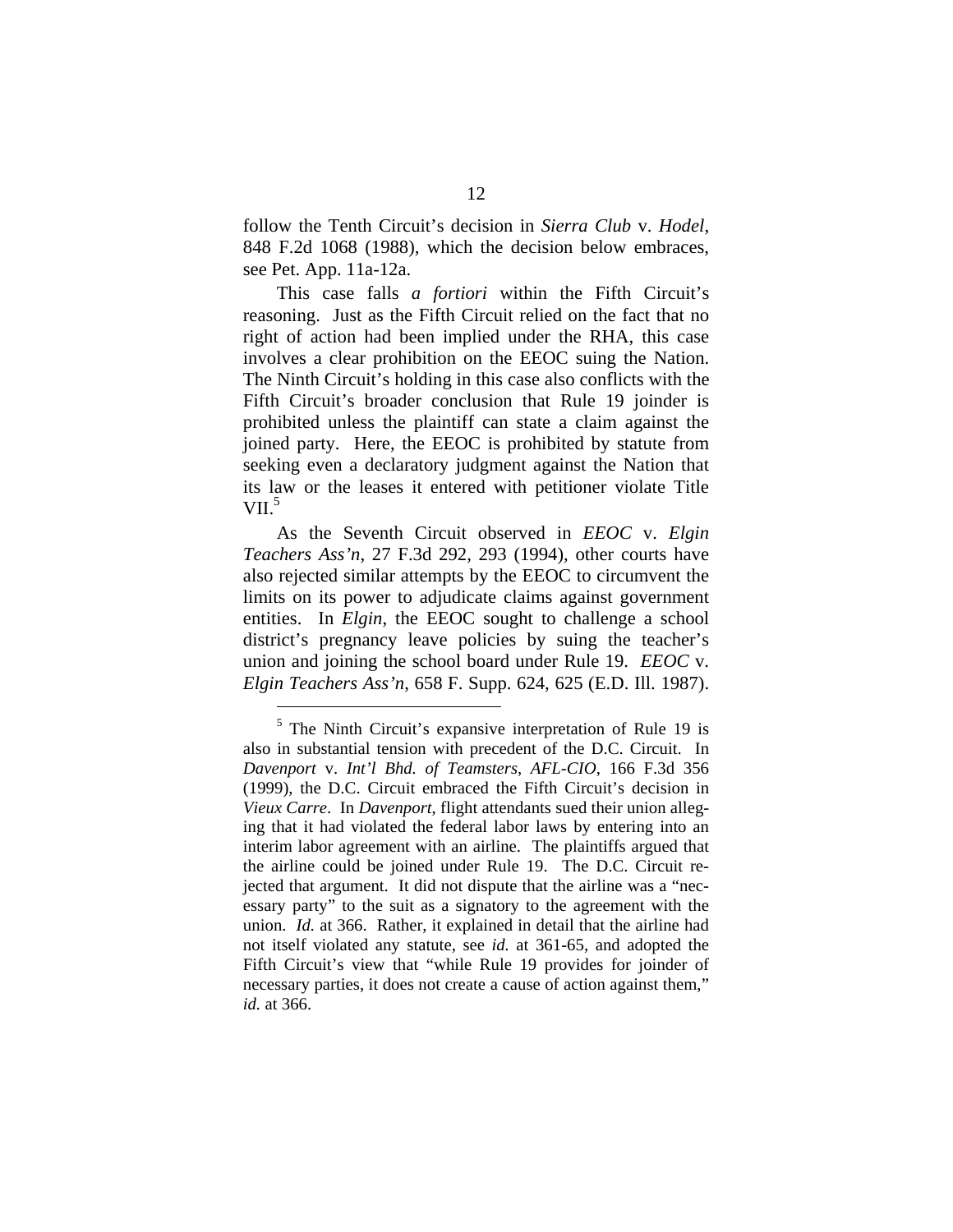<span id="page-22-0"></span>Unlike the Ninth Circuit, the district court in that case refused to permit the EEOC to proceed indirectly against a government entity it could not sue directly. *Id.* at 624.<sup>6</sup> The district court in *EEOC* v. *American Federation of Teachers, Local No. 571*, 761 F. Supp. 536, 537 (N.D. Ill. 1991), likewise rejected the EEOC's attempt to litigate claims against a school board by joining the board to a suit against a teacher's union. In fact, the court found the EEOC's arguments so lacking in merit that it awarded attorney's fees to the school district, observing that the EEOC had attempted the same ploy twice before in different courts within the judicial district, each time to no avail. *Id*. at 540 (citing *Elgin*, *supra*, and *EEOC* v. *Oak Park Teachers' Ass'n*, 45 Fair Empl. Prac. Cases 446 (N.D. Ill. 1985)). If left unreviewed, the decision of the court of appeals in this case would permit the EEOC to resume these discredited tactics anew in the courts of the Ninth Circuit.

This Court's intervention is moreover required because the circuit conflict is both longstanding and intractable. The split has existed since 1989 (see *Vieux Carre*, 875 F.2d at 456-57 (rejecting Tenth Circuit's reasoning and conclusion in *Hodel*)) and – as evidenced by the Ninth Circuit's acknowledgement in this case of the contrary positions of the Fifth and D.C. Circuits, see Pet. App. 12a-13a – has only become more entrenched.

## **B. The Ninth Circuit's Attempt To Distinguish Contrary Precedents From Other Circuits Fails.**

There is no merit to the Ninth Circuit's suggestion that the cases rejecting its construction of Rule 19 might be distinguishable on the ground that the plaintiffs there sought not only joinder but also an express injunction against the joined party. In *Vieux Carre*, the Fifth Circuit flatly concluded that *joinder* – as opposed to an *injunction* – is precluded when the plaintiff seeks to join the party in order to

<span id="page-22-1"></span> $6$  The EEOC did not appeal the dismissal. 658 F. Supp. at 624.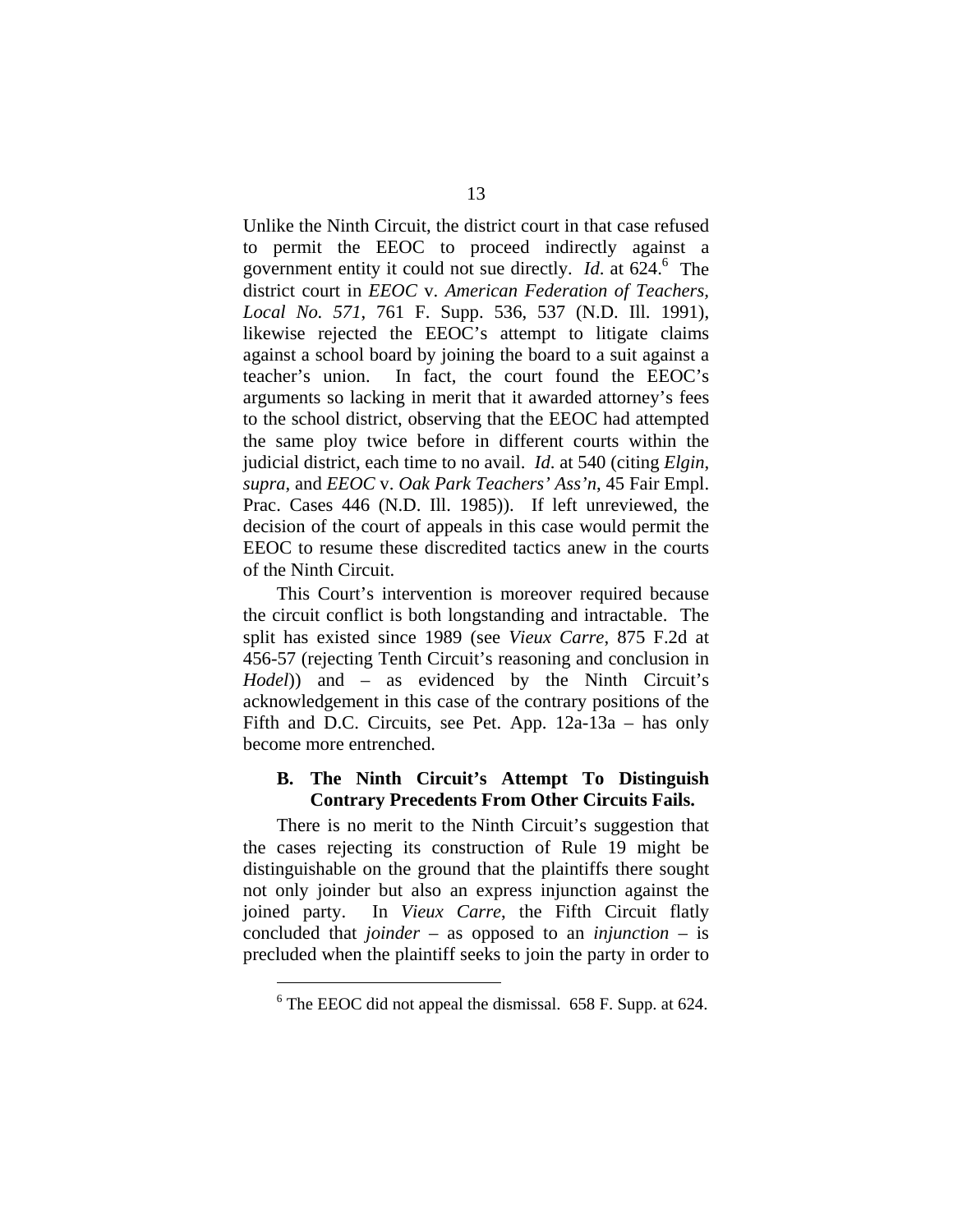obtain an adjudication Congress has precluded it from obtaining directly. The court did not rely in any respect on the fact that the plaintiffs also expressly sought injunctive relief. To the contrary, it explained that Rule 19 may not be used to circumvent the rule that "a private plaintiff has no right to enjoin *or sue* a nonagency defendant for damages under the RHA." *Vieux Carre*, 875 F.2d at 457 (emphasis added). $<sup>7</sup>$  $<sup>7</sup>$  $<sup>7</sup>$ </sup>

Subsequent cases from within the Fifth and D.C. Circuits confirm that those circuits' precedents do not turn on the types of relief sought. See, *e.g.*, *Chavous* v. *District of Columbia Fin. Responsibility and Mgmt. Assistance Auth.*, 154 F. Supp. 2d 40 (D.D.C. 2001) (dismissing city from suit against city's control board and private hospital that sought to void contract between those parties for transfer of public hospital services; court explains that the city's "motion to dismiss the complaint against it also will be granted because the plaintiffs have alleged no cognizable claim against" the city); *Hines* v. *Grand Casinos of Louisiana, LLC*, 140 F. Supp. 2d 701, 705 (W.D. La. 2001) (in discrimination case, declining to join tribe as defendant and explaining that "implicit in Rule 19 is the requirement that the plaintiff have a viable cause of action against the party to be joined as a defendant"; here, "[e]ven if defendant were to establish that the Tribe was plaintiff's employer, plaintiff has no claim against the Tribe under Title VII").

<span id="page-23-0"></span><sup>7</sup> The D.C. Circuit in *Davenport* did state that "[i]t is not enough that plaintiffs 'need' an injunction against Northwest in order to obtain full relief. They must also have a right to such an injunction, and Rule 19 cannot provide such a right." 166 F.3d at 366. But the court made that statement only after adopting the Fifth Circuit's holding that plaintiffs may sue under Rule 19 only if they can state a claim against the joined party, and the court's point was that the plaintiff must have a "right" to bring the joined party into the case, not that it was seeking an "injunction."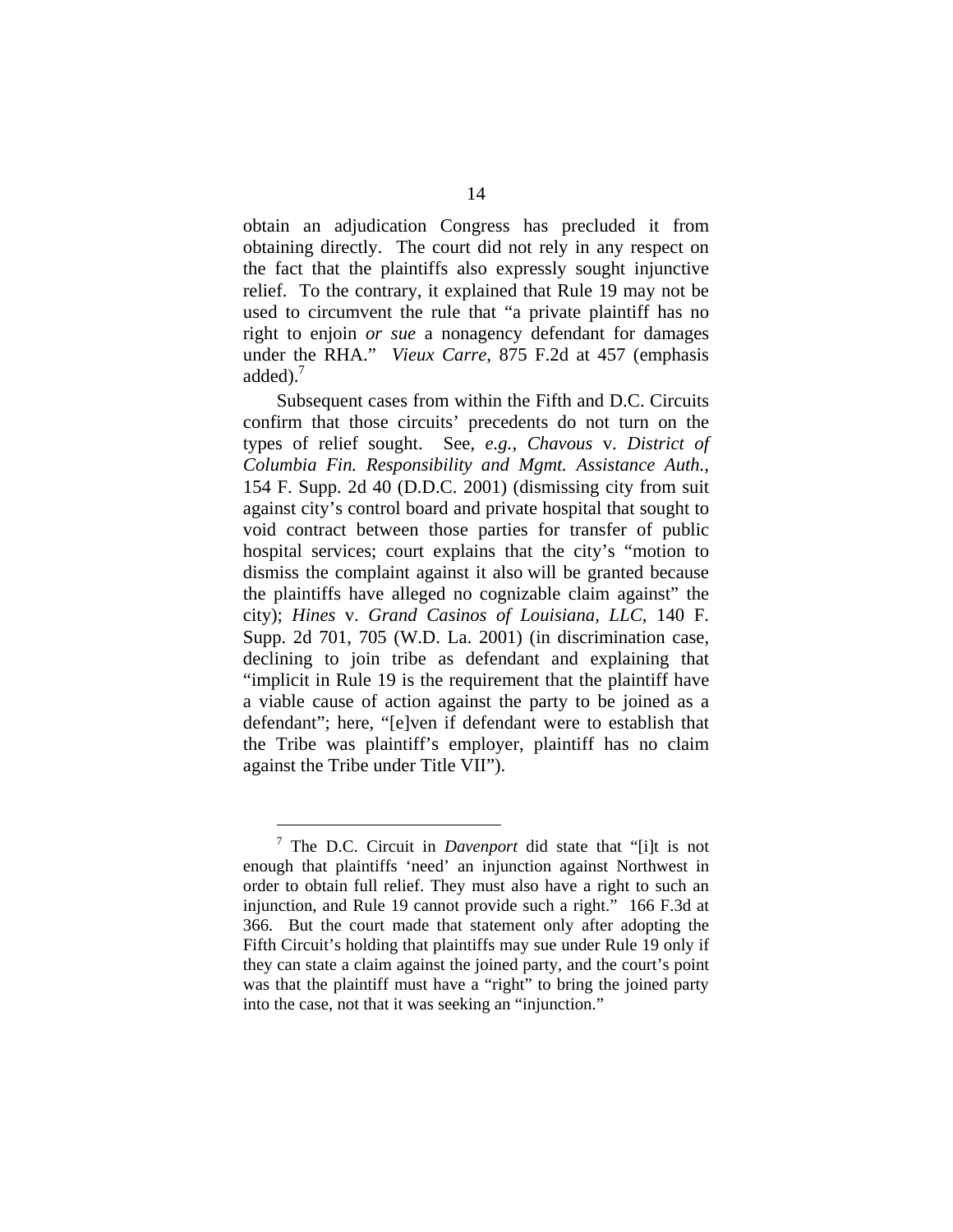<span id="page-24-0"></span>The purported distinction identified by the Ninth Circuit is, in any case, inapplicable here. The EEOC's complaint in this case broadly seeks an injunction against not only petitioner Peabody but also "all persons in active concert or participation with it," Compl. 4,  $\P A$  – language broad enough to encompass the Navajo Nation. In fact, the EEOC has expressly acknowledged that it is seeking an injunction that would prohibit the Navajo Nation from enforcing the NPEA and its leases with petitioner. Dist. Ct. Trans. 28, reprinted in SER 156 (EEOC seeks "to strike that provision from the lease and *order the Navajo Nation* [not] to enforce that lease provision against Peabody Coal" (emphasis added)). Beyond the order sought directly against the Nation, the *very point* of joining the Nation is to ensure that it is bound by a judgment in the case by res judicata, an effect no different than an injunction as a practical matter.

### **II. Certiorari Is Warranted In Light Of The Important Sovereign Interests At Stake In The Relationship Between Tribal Governments And The United States.**

Certiorari would be warranted even in the absence of a circuit split because the decision below has a "significant impact on the relationship between Indian tribes and the Government." *United States Department of the Interior* v. *Klamath Water Users Protective Ass'n*, 532 U.S. 1, 7 (2001). See also *Affiliated Ute Citizens of Utah* v. *United States*, 406 U.S. 128, 141 (1972) (granting certiorari "because of the importance of the issues for [certain] Indians"); *Choctaw Nation of Indians* v. *United States*, 318 U.S. 423, 424 (1943) ("We granted certiorari because the case was thought to raise important questions concerning the relations between the two tribes and the United States."); *County of Oneida* v. *Oneida Indian Nation*, 470 U.S. 226, 230 (1985) (granting certiorari because of "the importance of the Court of Appeals' decision not only for the Oneidas, but potentially for many eastern Indian land claims").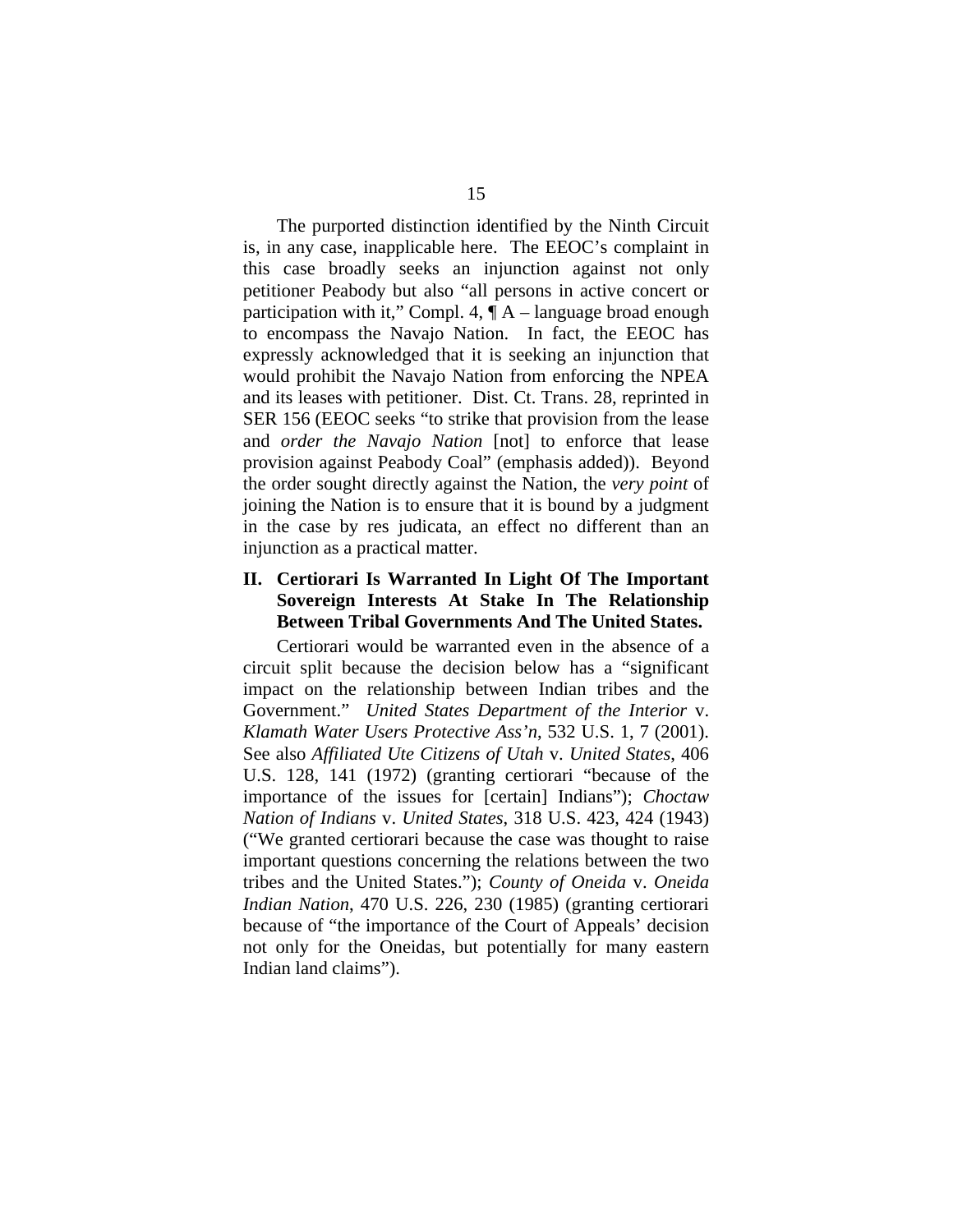The Ninth Circuit's decision implicates the delicate balance Congress has drawn between the interest of tribal sovereigns in avoiding suit in federal court and the power of federal agencies to enforce federal statutes. The case affects not only the relationship between the tribes and the federal government, but also the distribution of power among federal agencies themselves, a distribution that was designed to protect the interests of tribes and prevent unnecessary friction between tribes and the United States. As discussed below, the decision of the Ninth Circuit contravenes the careful balance Congress struck.

Indian Tribes have a sovereign interest in avoiding not only judgment, but also the indignity of being drawn before a federal court except when and as authorized by Congress. See *Kiowa Tribe of Oklahoma* v. *Mfg. Techs.*, 523 U.S. 751, 754 (1998) (tribes enjoy sovereign immunity to suit, absent waiver by tribe or abrogation by Congress); cf. *Federal Maritime Comm'n* v. *South Carolina State Ports Auth*., 535 U.S. 743, 766 (2002) (sovereign immunity is an immunity from suit, not simply defense to liability). Accordingly, any delay in the resolution of the EEOC's authority to litigate claims against tribes through the device of Rule 19 joinder will not only impose substantial injury to the sovereignty interests of the nation's largest Indian tribe, but will risk similar affronts to the many other tribes that fall within the expansive jurisdiction of the Ninth Circuit. See Pet. for Cert. 27, *United States Dep't of Interior* v. *Klamath Water Users Protective Ass'n*, 530 U.S. 1304 (2000) (No. 99-1871) (urging court to grant certiorari despite lack of circuit split because "[t]he Ninth Circuit contains approximately 62% (28 million out of 45.5 million acres) of the lands held by the United States in trust for Tribes and individual Indians, and 400 of the 556 federally recognized Tribes are within that Circuit"); 530 U.S. 1304 (2000) (granting certiorari).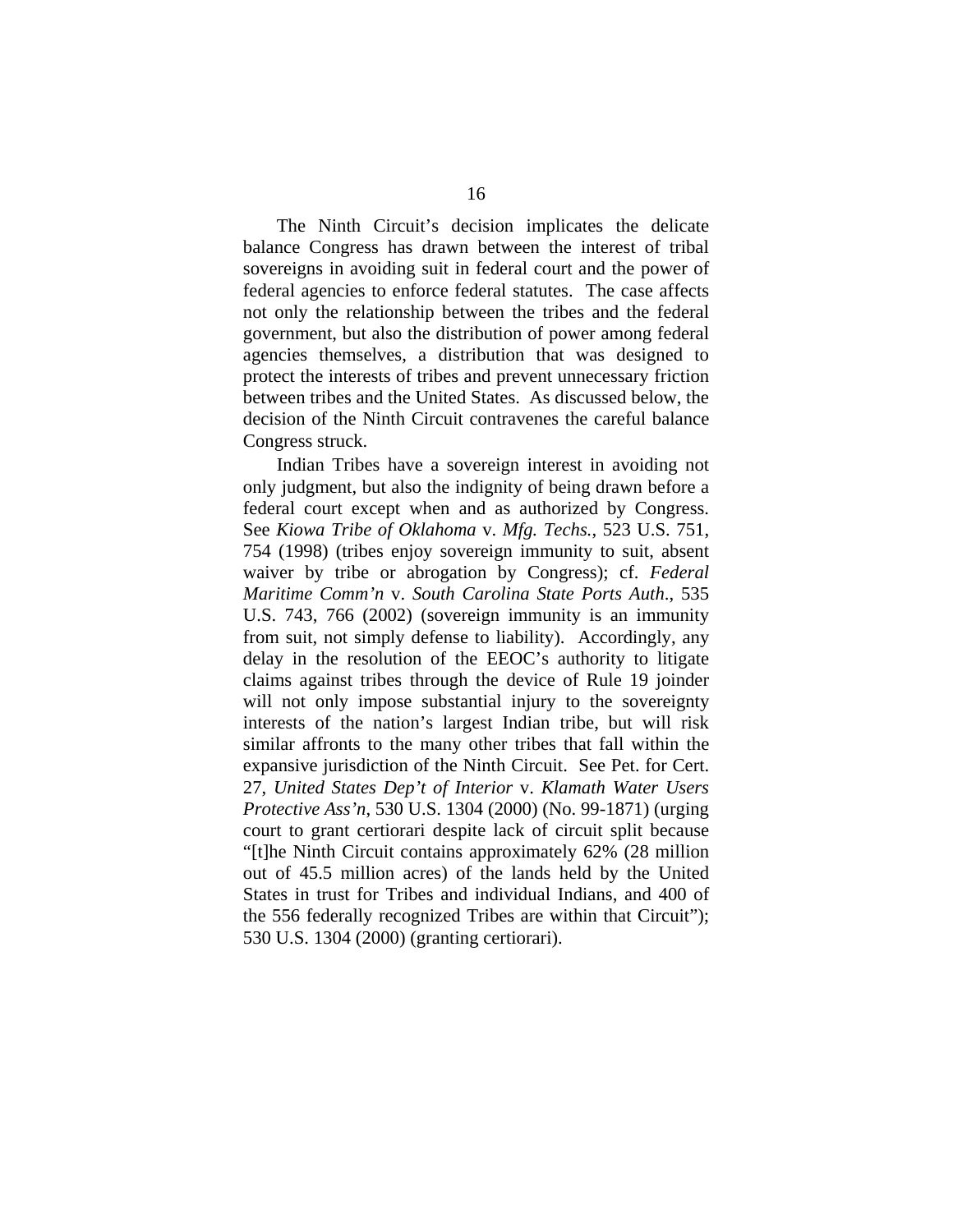## <span id="page-26-0"></span>**III. Rule 19 May Not Be Used To Circumvent Restrictions Congress Has Placed On A Party's Right To Sue An Absent Party Directly.**

There is no dispute that the EEOC is prohibited from bringing an action directly against the Nation to challenge the legality of the Nation's preference requirement. See *supra* at 4. Although Congress designated the EEOC as the primary government enforcer of Title VII for most purposes, it specifically assigned authority to sue governments (including Indian tribes) to the Attorney General. 42 U.S.C. 2000e- $5(f)(1)$ . Permitting the EEOC to nonetheless obtain an adjudication against the Nation through Rule 19 joinder would impermissibly allow the Commission "to circumvent congressional intent by a mere pleading device." *Will* v. *Michigan Dep't of State Police*, 491 U.S. 58, 71 (1989).

## **A. Congress Clearly Prohibited the EEOC From Litigating Disputes With Indian Tribes.**

In enacting Title VII, Congress crafted a detailed enforcement scheme under which litigation with sovereigns shall be controlled and conducted by the Attorney General, not the EEOC. Those restrictions apply whether the litigation is conducted directly through a suit against the Tribe or indirectly through a suit in which the Tribe is joined as an involuntary defendant.

### *1. Plain Language of Title VII*

The EEOC's actions in this case are, for all practical purposes, indistinguishable from filing a suit for a declaratory judgment against the Nation directly. Whether it sues the Nation directly or joins it under Rule 19, both the purpose and the effect of the EEOC's suit are to haul the Nation before a federal court to obtain a binding adjudication of the legality of the Nation's preference requirement. Indeed, the EEOC admitted as much below. See *supra* at 6.

But the plain language of Title VII prohibits the EEOC from seeking to resolve Title VII disputes with Indian tribes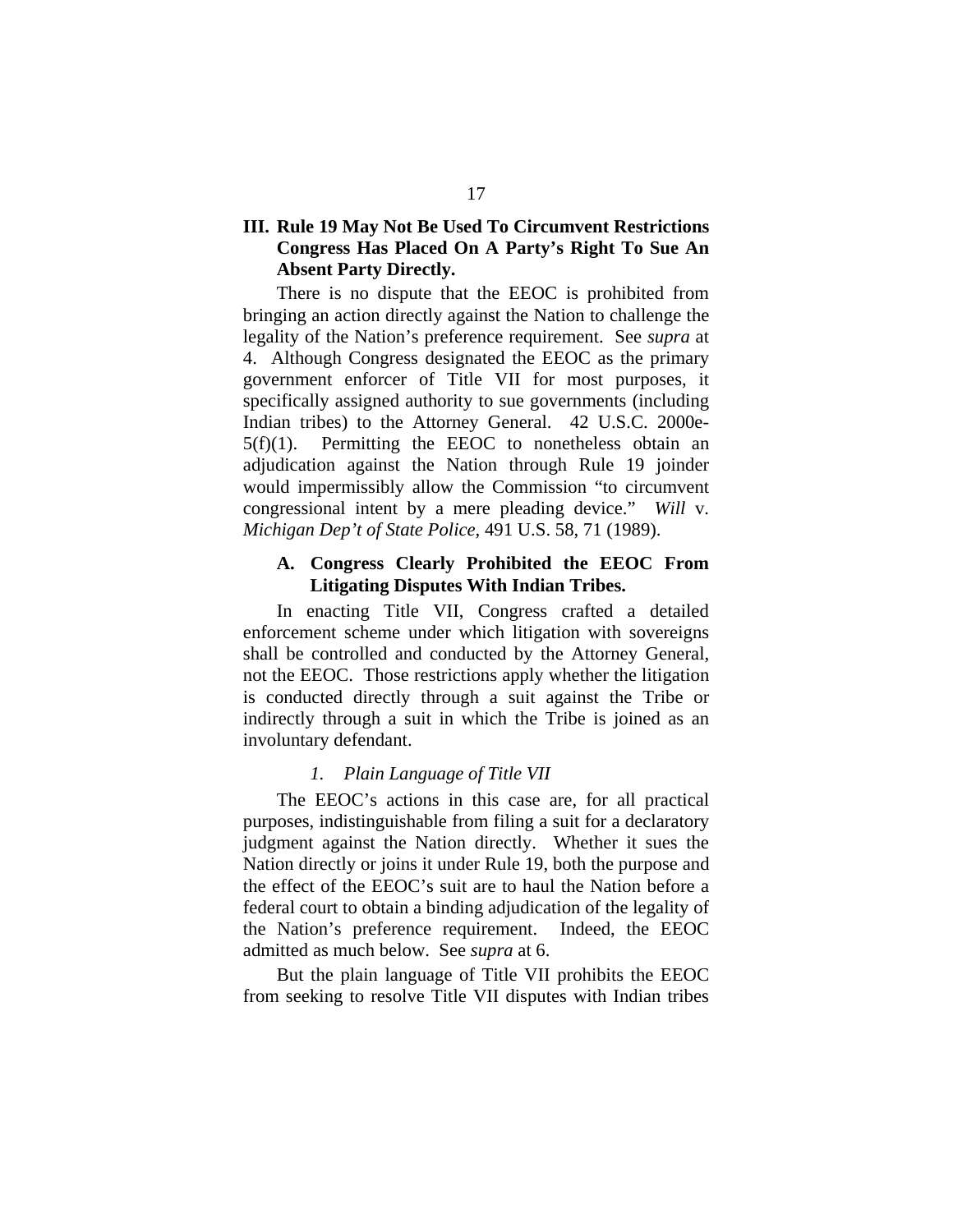in court. Section 2000e-5(f)(1) commands that if the EEOC is unable to resolve its differences with a government entity through conciliation, "the Commission *shall take no further action* and *shall refer the case* to the Attorney General who may bring a civil action against such respondent in the appropriate United States district court" (emphases added). This provision makes clear that the discretion to bring a civil action lies with the Attorney General, and not the EEOC. Moreover, whether the Attorney General decides to bring a case or not, the EEOC is plainly prohibited from taking *any* "further action" in the dispute, a phrase that clearly encompasses efforts to join a tribe to an existing case.

In the district court, the EEOC argued that the limitations in Section 2000e-5(f)(1) do not apply to this suit because the EEOC seeks to litigate claims against the Nation in its capacity as a contracting authority, rather than in its capacity as an employer. Subsection (f), the Agency argued, governs suits only against a government "respondent," which is defined in the statute as an "employer" against whom a claim of discrimination is made. See 42 U.S.C. 2000e-5(f)(1). Moreover, the Commission argued, a tribe is specifically excluded from the definition of "employer." See *id*. § 2000e(b). Accordingly, because a tribe cannot be an employer or a "respondent" within the meaning of Title VII, the EEOC reasoned, the restrictions on the EEOC's authority in Section 2000e-5(f)(1) are inapplicable.

The district court rejected that argument, see Pet. App. 36a-37a, and the Ninth Circuit did not disturb its understanding of the statute. If the Nation is not a "respondent" for purposes of Section 2000e-5(f)(1)'s restrictions, it is also not a "respondent" for purposes of the Section's authorization for EEOC litigation. See 42 U.S.C. 2000e-5(f)(1) ("[T]he Commission may bring a civil action against any *respondent* not a government \* \* \*." (emphasis added)). And if the EEOC's litigation with the Nation is not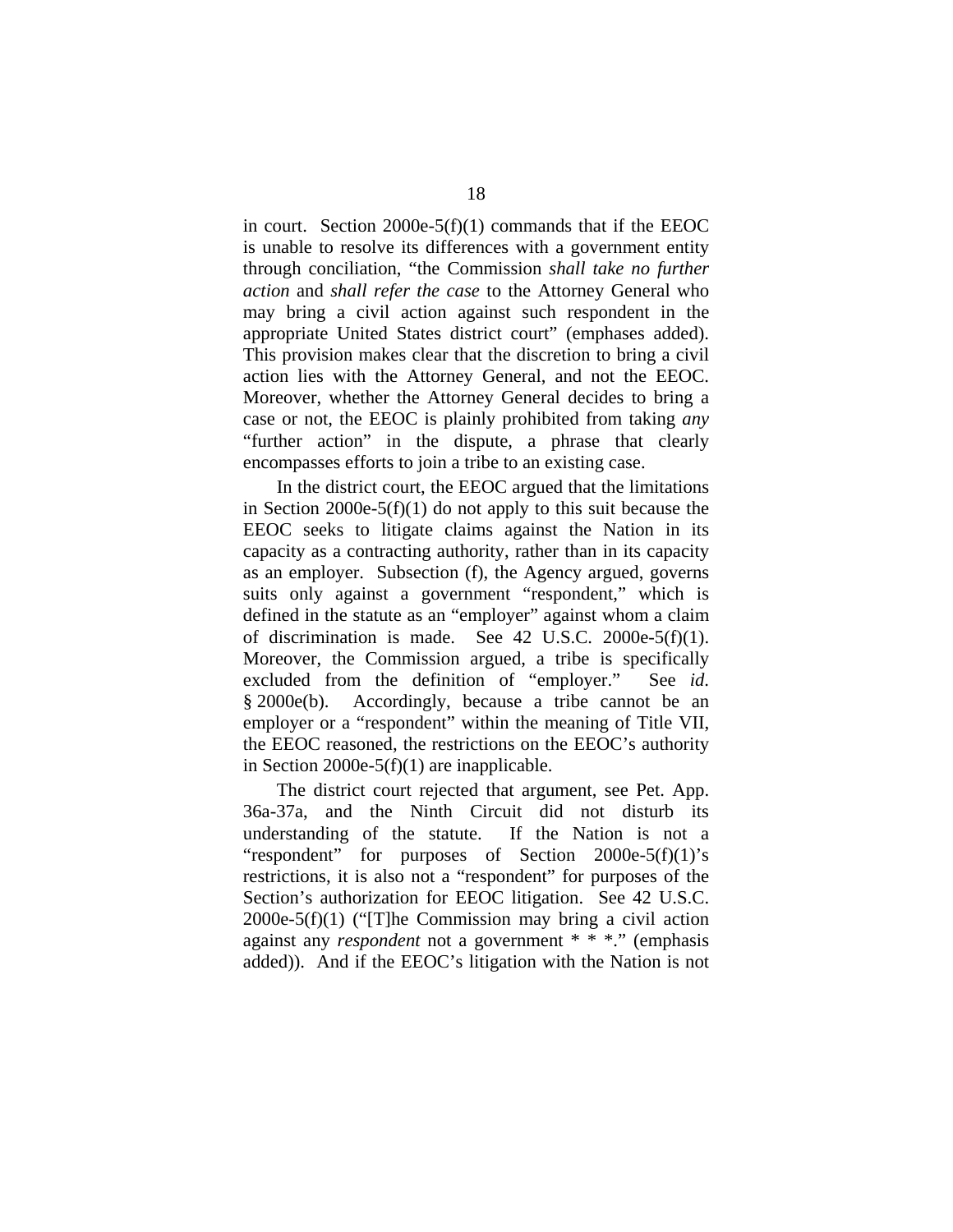authorized by Section 2000e-5(f), then the action is not authorized at all.<sup>[8](#page-28-0)</sup> No provision other than Section 2000e-5(f) authorizes the EEOC to litigate claims against the Nation. $9$ The authority to litigate against entities that do not meet the definition of "respondent" or "employer" is provided in Section 2000e-6, which authorizes the Attorney General to bring an action against "any person or group of persons [that] is engaged in a pattern or practice of resistance to the full enjoyment of any of the rights secured by this subchapter." While much of this broader authority was subsequently transferred to the EEOC, see Section 2000e-6(d), the power to bring pattern and practice cases against a government entity was retained by the Attorney General, see Reorganization Plan No. 1 of 1978, reprinted in 92 Stat. 3781 (1978); *United States* v. *Fresno Unified Sch. Dist.*, 592 F.2d 1088, 1090-92 (CA9 1979) (discussing history of re-assignment).

Finally, even if the EEOC could lay claim to an implied authority to litigate its claims against the Nation outside of the

<span id="page-28-0"></span><sup>&</sup>lt;sup>8</sup> Absent authorization from Congress, a federal agency has no inherent authority to litigate claims in federal court. See, *e.g.*, *United States* v. *City of Philadelphia*, 644 F.2d 187, 198 (CA3 1980). Particularly when Congress has created an express and comprehensive enforcement scheme, further litigating authority beyond the terms provided in the statute cannot be implied. See *ibid*.

<span id="page-28-1"></span><sup>&</sup>lt;sup>9</sup> In the district court, the EEOC attempted to find an unrestricted source of authority in the introductory paragraph of Section 2000e-5, which provides that the "Commission is empowered, *as hereinafter provided*, to prevent any person from engaging in any unlawful employment practice as set forth in section 2000e-2 or 2000e-3 of this title." 42 U.S.C. 2000e-5(a) (emphasis added). But that authority must, by the provision's plain terms, be exercised "as hereinafter provided." Among the things Congress "hereinafter provided" was that in the case of government entities, the EEOC shall "prevent any person from engaging in an unlawful employment practice" through referrals to the Attorney General, not through independent litigation.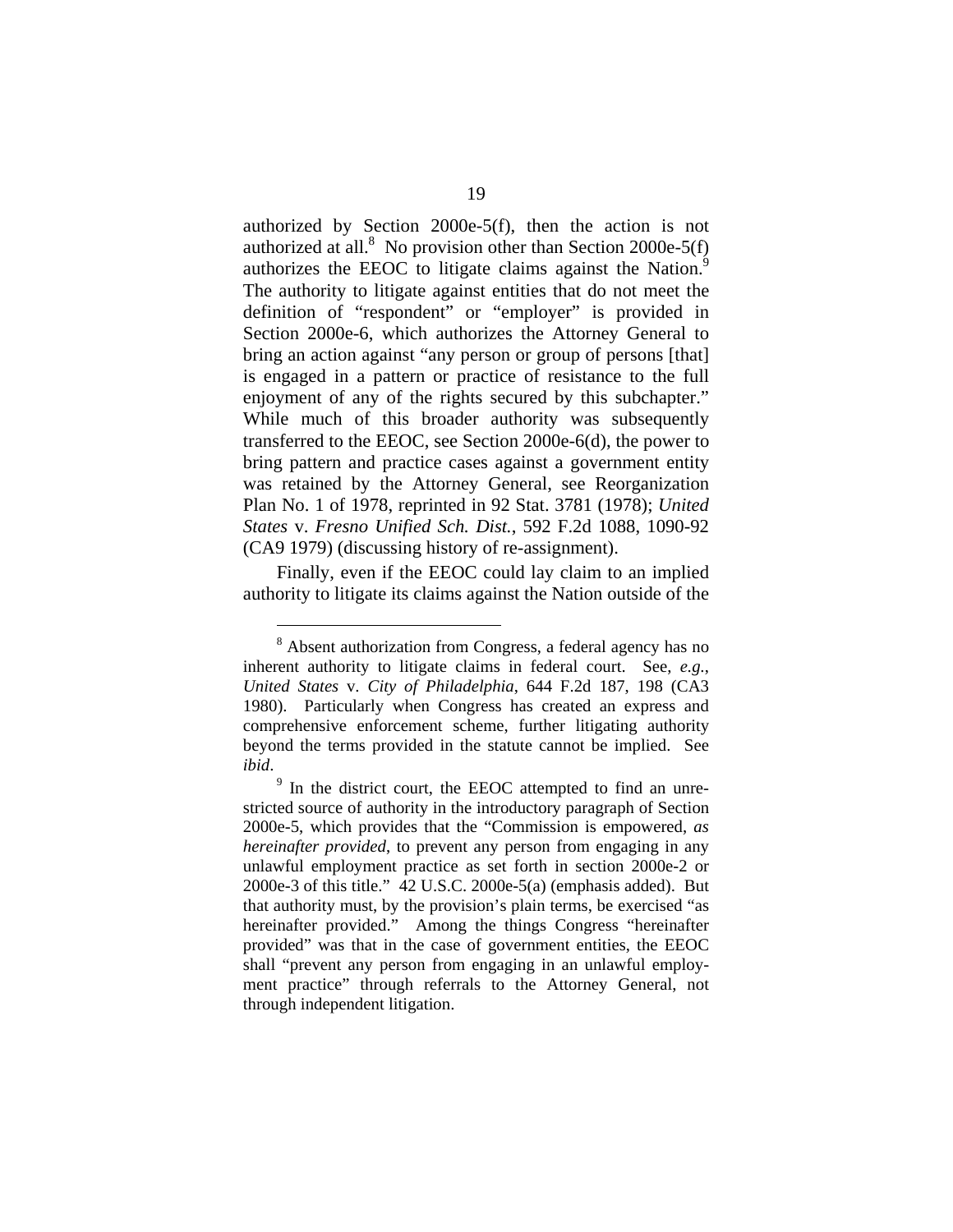<span id="page-29-0"></span>express terms of Title VII, surely that *implied* authority is subject to the same limitations imposed on its *express* statutory authority. As discussed below, a contrary interpretation would be completely incompatible with the purposes for which litigation with government entities has been reserved to the Attorney General.

#### *2. Purposes*

Permitting the EEOC to invoke Rule 19 to litigate claims against an Indian tribe is plainly inconsistent with the reasons that led Congress to prohibit the EEOC from bringing such claims directly. The division of litigating authority between the EEOC and Attorney General reflects the special status of suits between the United States and other sovereigns as well as important differences between the EEOC and the Attorney General.

Under our constitutional system, state and local governments "are not relegated to the role of mere provinces or political corporations, but retain the dignity, though not the full authority, of sovereignty." *Alden* v. *Maine*, 527 U.S. 706, 715 (1999). Indian tribes likewise enjoy a special sovereign status under our constitutional system, forming "'domestic dependent nations' that exercise inherent sovereign authority over their members and territories." *Oklahoma Tax Comm'n* v. *Citizen Band Potawatomi Indian Tribe*, 498 U.S. 505, 509 (1991). Suits against such sovereigns are not lightly permitted. See, *e.g.*, *Dellmuth* v. *Muth*, 491 U.S. 223, 227-28 (1989) (requiring clear statement of congressional intent to subject State to suit); *C & L Enters.* v. *Citizen Band Potawatomi Indian Tribe of Oklahoma*, 532 U.S. 411, 418 (2001) (same for Indian tribe).

It is thus unsurprising that when Congress revised Title VII to permit suits against government employers in 1972, it did so with the reservation that such suits would be instituted only by the Attorney General rather than the EEOC. The Commission is an independent agency with an important, but circumscribed, mission. See 42 U.S.C. 2000e-4. The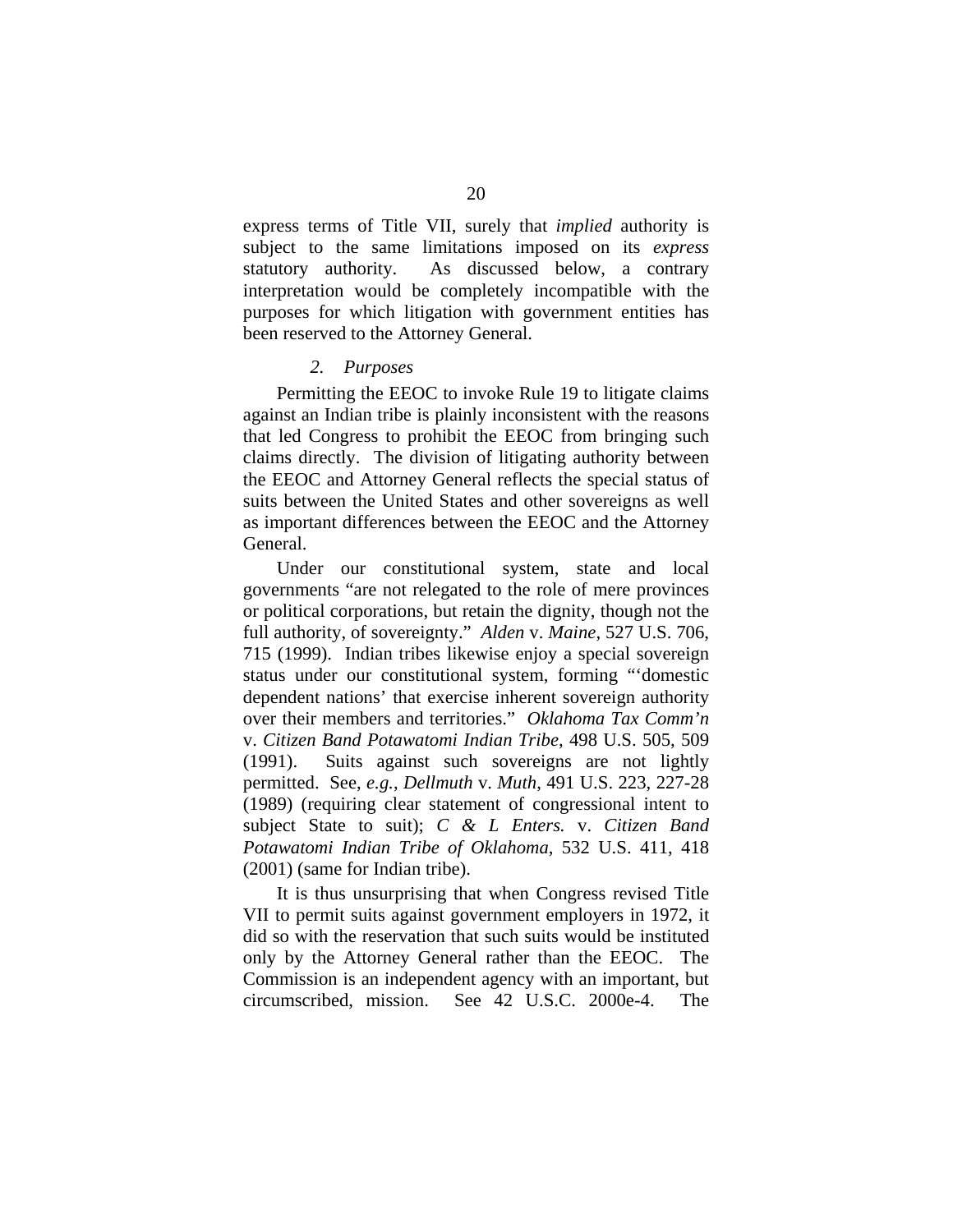Attorney General, on the other hand, is a presidential appointee with broad responsibilities who serves at the pleasure of the President. Congress thus clearly contemplated that litigation against sovereigns should be undertaken by those with greater political accountability than can be expected from the EEOC which is, by design, insulated from political oversight.

Placing litigating authority in the hands of the Attorney General also reflects that the federal government's relationship with government entities, including tribes, is more complex than with ordinary Title VII defendants. States and tribes are not only employers, but also grant recipients, co-operating law enforcement agencies, and frequently entities subject to regulation by administrative agencies. It is especially important in this context for the federal government to speak with one voice, informed by consultation with the wide range of government agencies that have a role in the United States's relationship with other sovereigns.

The general means by which Congress assures uniformity in the federal government's interpretation of federal statutes is by assigning to the Attorney General the dual responsibilities for conducting the Government's litigation and providing authoritative guidance to agencies on the meaning of federal law. See 28 U.S.C. 512, 516; 28 C.F.R. 0.25(a) (describing duties of Office of Legal Counsel within the Department of Justice). Particularly relevant to this case, the Department of Justice serves as the Department of Interior's lawyer, representing it in litigation over mineral leases and providing legal advice to the agency as it administers its responsibility to review and approve lease provisions. See 25 U.S.C. 396a, 396e; 28 U.S.C. 512. Accordingly, in deciding whether to approve the challenged preference provision in this case, the Department of Interior was entitled to seek a legal opinion from the Attorney General. See 28 U.S.C. 512. And if it came to doubt whether that approval was proper in light of the EEOC's new interpretation of Title VII, the Department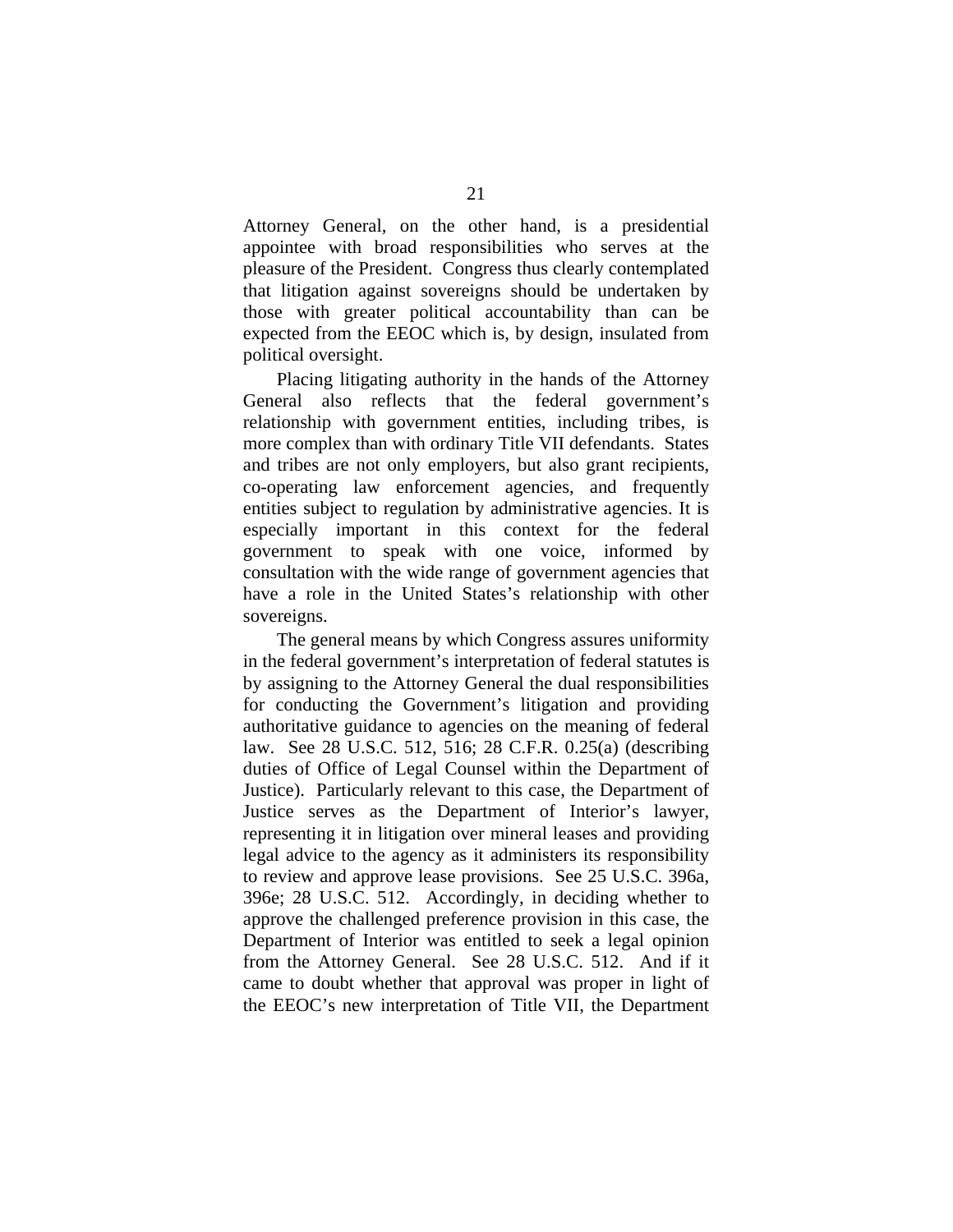could at any time request a legal opinion on the question from the Office of Legal Counsel in the Department of Justice. See 28 C.F.R. 0.25(a). The Attorney General would, moreover, represent the Department of Interior in any litigation arising from a dispute between the Department and the Nation were the Department to require a change in the lease. 28 U.S.C. 516.

The consequences of permitting the EEOC to nonetheless pursue its own interpretation of Title VII in litigation with an Indian tribe are amply illustrated by the facts of this case. The disputed preference terms in this case were subject to review by – and were in fact approved by – the Department of Interior. See Pet. App. 30a, 45-46a. Indeed, the district court noted that the preference provisions were originally "drafted by the United States Secretary of Interior or his authorized representative and presented to [petitioner's predecessor in interest] with no meaningful opportunity to bargain over the employment preference term." *Id*. 29a. The leases have since been modified and extended with the Department's approval. *Ibid*. At no time has the Department sought to rescind approval of the leases or otherwise seek their reformation. *Id*. 46a. Nor has the Department enacted regulations prohibiting such preference terms. At the same time, the Attorney General apparently has never issued a legal opinion concluding that such preferences are illegal or instituted litigation against an Indian tribe seeking to prevent their enforcement. Under these circumstances, the Nation and petitioner should be entitled to rely on the continuing validity of the federally approved preference provisions unless and until appropriate action is taken by the Department of Interior and/or Department of Justice.

Nonetheless, the EEOC has sued petitioner, seeking substantial compensatory and punitive damages because petitioner has done nothing more than comply with the terms of the lease the Department of Interior approved. Rather than attempting to coordinate its position with the Department of Interior and Department of Justice through appropriate inter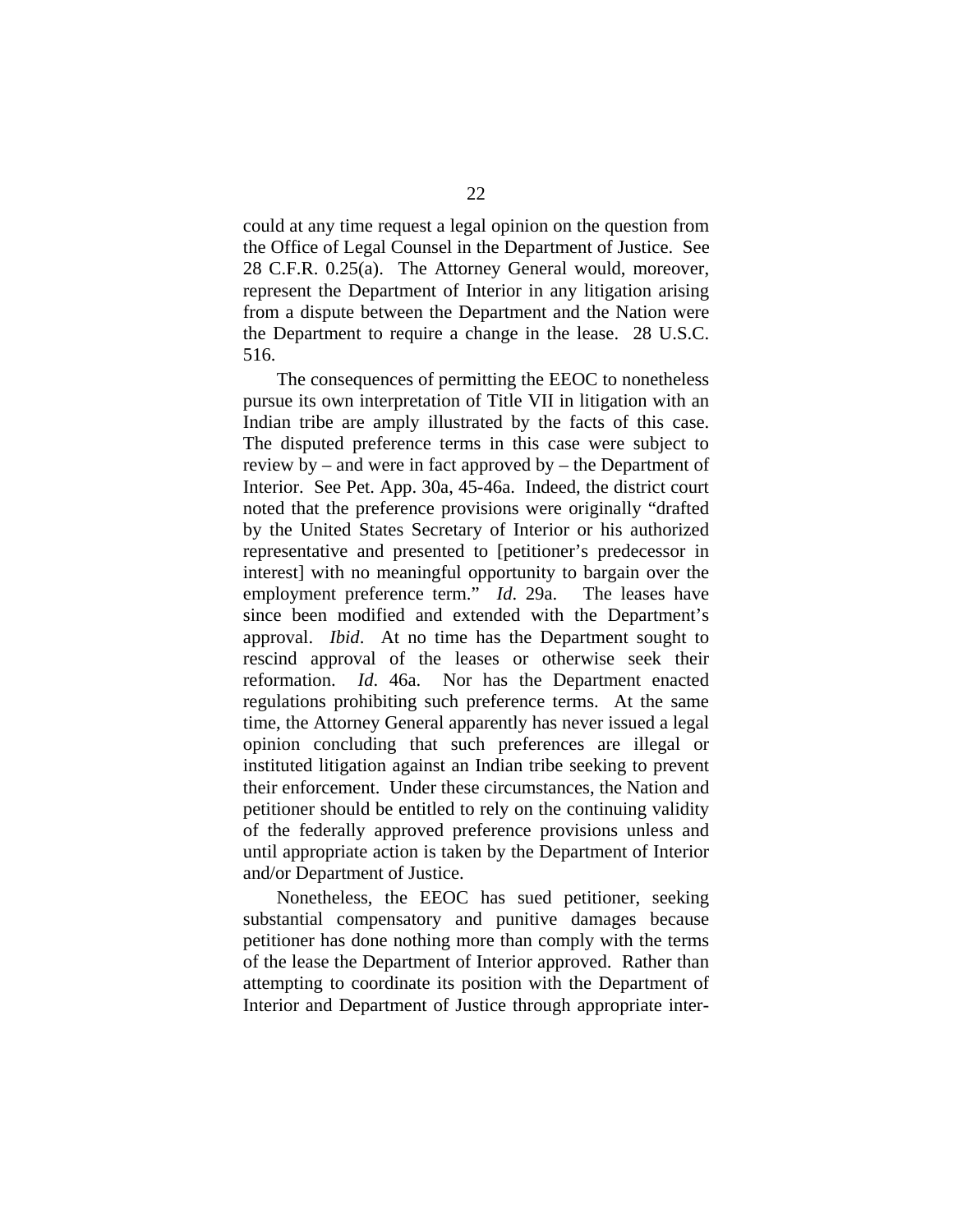agency channels, the EEOC has sought to challenge the Interior-approved lease provisions in court. Those attempts have already imposed seriously unfair consequences on petitioner, which has relied on the Department of Interior approval in implementing the preference provision. $^{10}$ 

Congress could have resolved this potential for conflict in a number of ways. It could have provided the EEOC exclusive interpretative authority over Title VII by giving it sole authority to pursue Title VII litigation and to resolve questions regarding the statute arising during the course of other agencies' administrative duties. But Congress clearly rejected that solution, vesting litigating authority instead with the Attorney General. See 42 U.S.C. 2000e-5(f)(1), 2000e-6. In the alternative, Congress could have subjected the EEOC's litigation to supervision by the Attorney General, the general mechanism by which Congress has assured that the federal government speaks with one voice in the federal courts. See 28 U.S.C. 516. But that would have sacrificed a measure of the EEOC's independence, an independence Congress thought important in order for the EEOC to carry out its mission.

Instead, Congress chose another approach, carefully carving out for the Attorney General the particular class of Title VII cases for which it was essential to ensure a coordinated federal position with respect to the rights and obligations of government entities, including Indian tribes.

<span id="page-32-0"></span> $10$  Further incongruous results are yet possible, if not in this case, then in others. The Attorney General is responsible not only for representing the interests of the Department of Interior in court, 28 U.S.C. 516, but also frequently participates in litigation to protect the interests of tribes. See, *e.g.*, *Wilson* v. *Omaha Indian Tribe*, 442 U.S. 653, 657 (1979); see also 28 C.F.R. 0.65(b). Allowing the EEOC to sue a tribe based on a legal theory the Department of Interior and Attorney General reject could foreseeably lead to the embarrassment of the federal government appearing on both sides of the same case in federal court.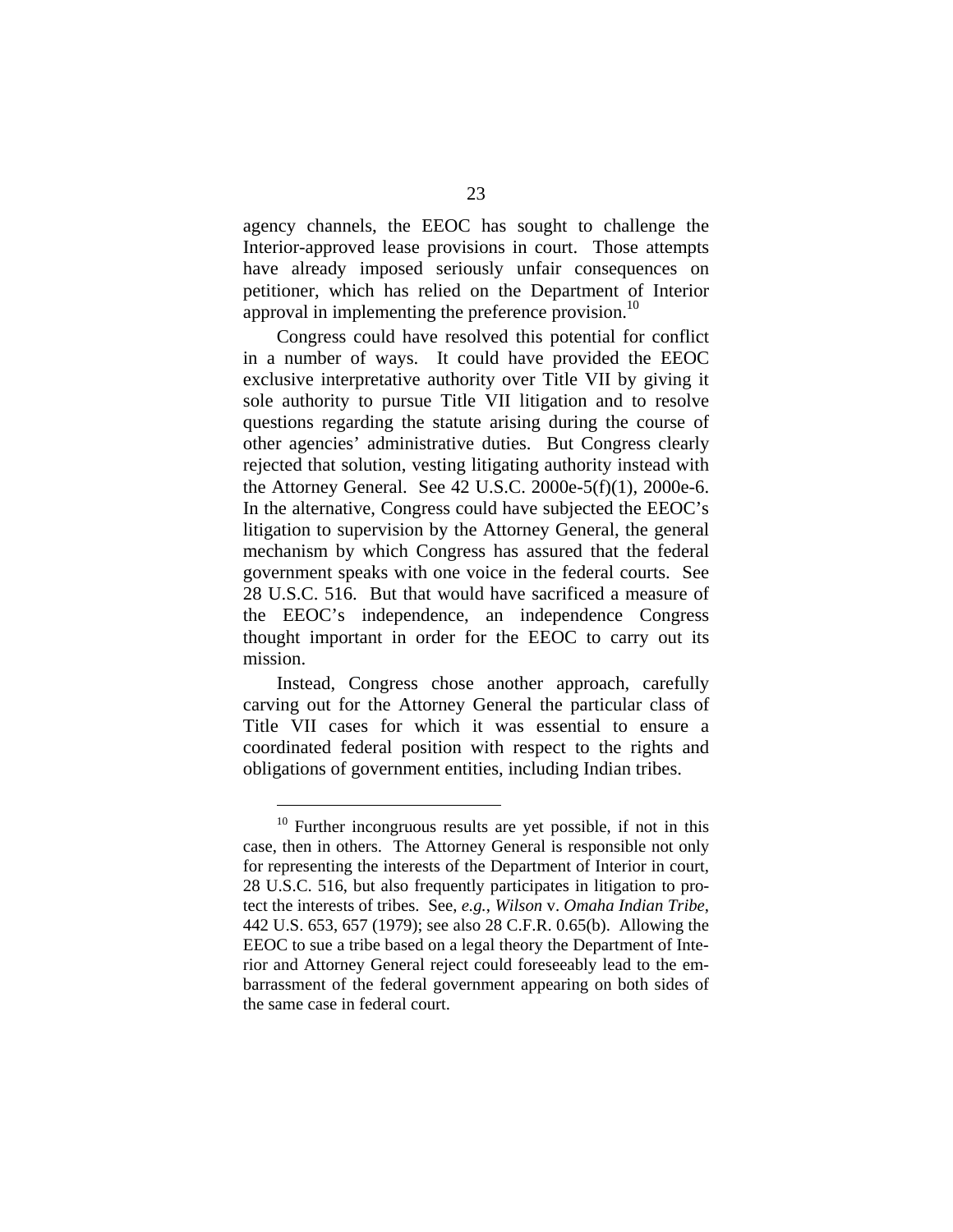<span id="page-33-0"></span>Permitting the EEOC to nonetheless litigate claims against an Indian tribe through the mechanism of a Rule 19 joinder is completely incompatible with the carefully calibrated solution Congress enacted. The Ninth Circuit's ruling approving the EEOC's position raises the same prospect for drawing courts into inter-agency conflicts, and creates the same unfairness to tribes and their contracting partners, as the direct suit that even the EEOC acknowledges it is prohibited from bringing.

### *3. Statutory Provisions Limiting Suits Against Government Entities Must Be Strictly Enforced.*

The same sovereignty interests that led Congress to assign to the Attorney General the decision whether and how to litigate Title VII claims against government entities also require strict enforcement of the limitations on such suits established by the statute.

It is well established that "an Indian tribe is subject to suit only where Congress has authorized the suit or the tribe has waived its immunity." *Kiowa Tribe of Oklahoma* v. *Mfg. Techs.*, 523 U.S. 751, 754 (1998). While Congress has plenary authority to remove that immunity, courts will assume that the immunity is intact unless Congress has made its decision to abrogate the tribes' immunity abundantly clear. See *C & L Enters., Inc.* v. *Citizen Band Potawatomi Indian Tribe of Oklahoma*, 532 U.S. 411, 418 (2001) ("To abrogate tribal immunity, Congress must 'unequivocally' express that purpose."). Suits against States are likewise precluded absent express Congressional authorization. See, *e.g.*, *Dellmuth* v. *Muth,* 491 U.S. 223, 227-28 (1989)

It is also within Congress's power to impose limits or conditions on suits against States and tribes, and when it does so, those limits and conditions must be respected. See, *e.g.*, *Kiowa Tribe*, 523 U.S. at 759. Strict adherence to such limitations is required both in order to respect Congress's intentions and to protect the tribe's right to have its immunity removed only in the manner approved by Congress.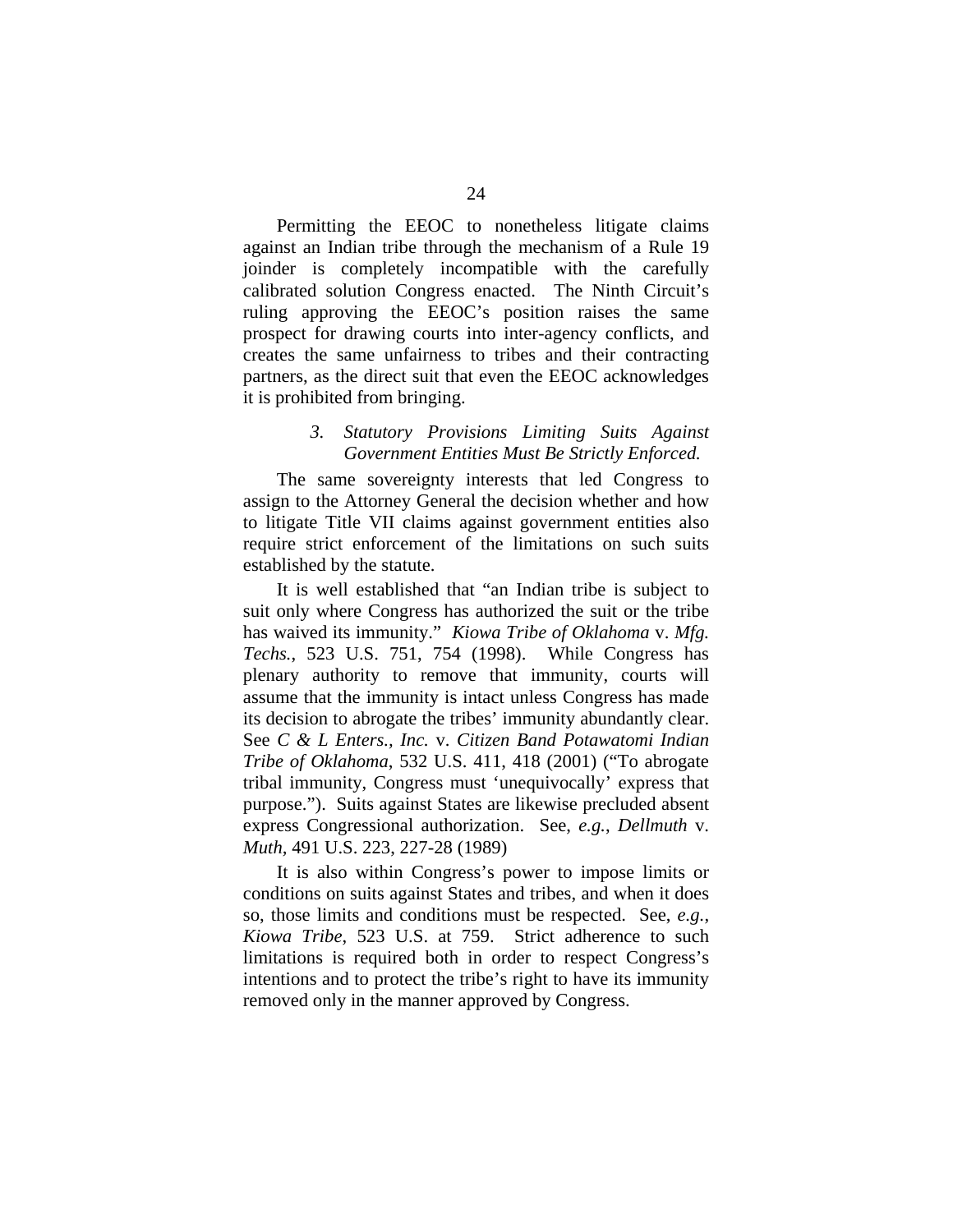<span id="page-34-0"></span>To be sure, as the Ninth Circuit observed, a tribe may not invoke sovereign immunity against the United States itself. Pet. App. 10a. But whether and how the federal government has power to sue a tribe is a matter for Congress to determine. Just as Congress may decline to permit private individuals to sue tribes, so too it may preclude the executive branch from suing a tribe, or it may prescribe conditions and procedures for such suits. And just as the limitations imposed by Congress for private suits against tribes must be strictly adhered to, the conditions and procedures Congress establishes for federal government suits must also be strictly enforced.

### **B. Rule 19 May Not Be Used To Circumvent Limits Congress Has Established On A Party's Ability To Sue.**

Because Congress has clearly withheld from the EEOC the right to adjudicate claims against Indian tribes, the EEOC is likewise precluded from relying on Rule 19 to seek to litigate the same claims with a tribe.

As the text of Rule 19 reflects, there are occasions on which an otherwise necessary party "cannot be made a party." Fed. R. Civ. P. 19(b). Rule 19 does not itself purport to be the source of the barriers to joinder, but rather simply acknowledges that other sources of substantive law may preclude the joinder of a party to a particular case in some circumstances. Thus, the rule acknowledges that 28 U.S.C. 1332 precludes joinder of a party when doing so would destroy the diversity of citizenship upon which a court's subject matter jurisdiction is based. Fed. R. Civ. P. 19(a). Other substantive barriers to joinder are not mentioned specifically in the Rule. For example, as the Ninth Circuit and other courts have held, a court may not join an Indian tribe to a case when Congress has not authorized a suit against the tribe, because doing so would vitiate the tribe's common law immunity from suit. See, *e.g.*, *Dawavendewa* v.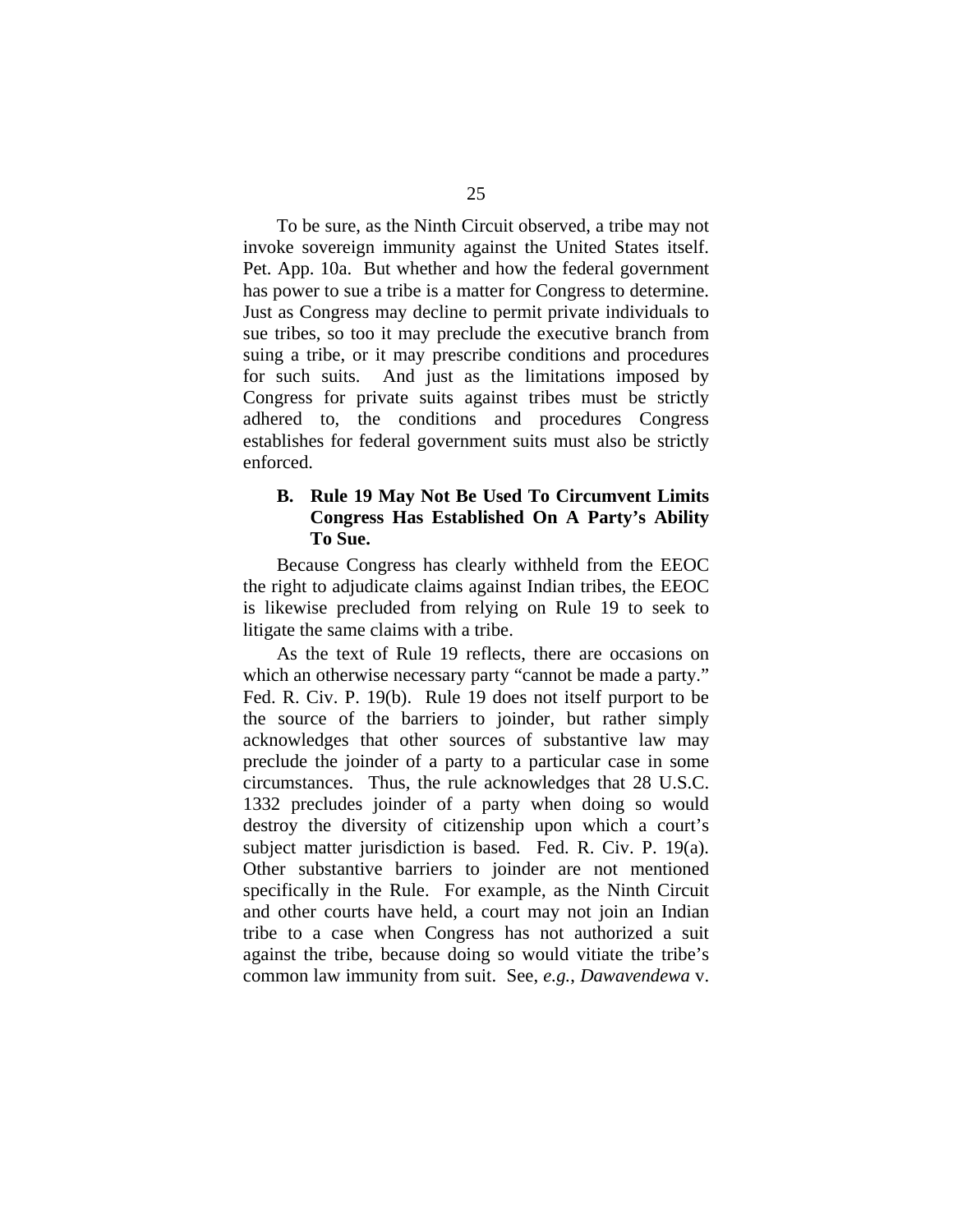### *Salt River Project Agr. Improvement & Power Dist.*, 276 F.3d [11](#page-35-0)50, 1153 (CA9 2002).<sup>11</sup>

Common law immunities are simply one way in which the law precludes a plaintiff from adjudicating a claim against a particular party. Congress may also forbid such suits by assigning the responsibility for adjudicating such claims to someone else, often the government, or in this case a particular agency within the government. Thus, when Congress declines to authorize a private right of action, it makes clear its intent that the obligations imposed by the law shall be enforced only in a particular matter. Rule 19 may no more be used to circumvent this prohibition than it may be used to avoid a claim of immunity from suit. See *Vieux Carre*, 875 F.2d at 456-58. Similarly, in this case, the EEOC may not use Rule 19 to avoid Congress's restrictions on its authority to sue an Indian tribe.

To conclude otherwise draws Rule 19 into conflict with the Rules Enabling Act, 28 U.S.C. 2072(b). "[N]o reading of the Rule can ignore the Act's mandate that rules of procedure 'shall not abridge, enlarge or modify any substantive right.'" *Ortiz* v. *Fibreboard Corp.*, 527 U.S. 815, 845 (1999) (citations and internal quotation marks omitted). "The test must be whether a rule really regulates procedure[] – the judicial process for enforcing rights and duties recognized by substantive law and for justly administering remedy and redress for disregard or infraction of them." *Hanna* v. *Plumer*, 380 U.S. 460, 464 (1965) (internal quotation marks

<span id="page-35-0"></span>Like state sovereign immunity, which is "a sovereign immunity from suit, rather than a nonwaivable limit on the federal judiciary's subject-matter jurisdiction," *Idaho* v. *Coeur D'Alene Tribe*, 521 U.S. 261, 267 (1997), tribal immunity does not affect the subject matter jurisdiction of the federal courts. See, *e.g*, *Ninigret Dev. Corp*. v. *Narragansett Indian Wetuomuck Hous. Auth.*, 207 F.3d 21, 28 (CA1 2000); *Kreig* v. *Prairie Island Dakota Sioux (In re Prairie Island Dakota Sioux)*, 21 F.3d 302, 304 (CA8 1994) (per curiam).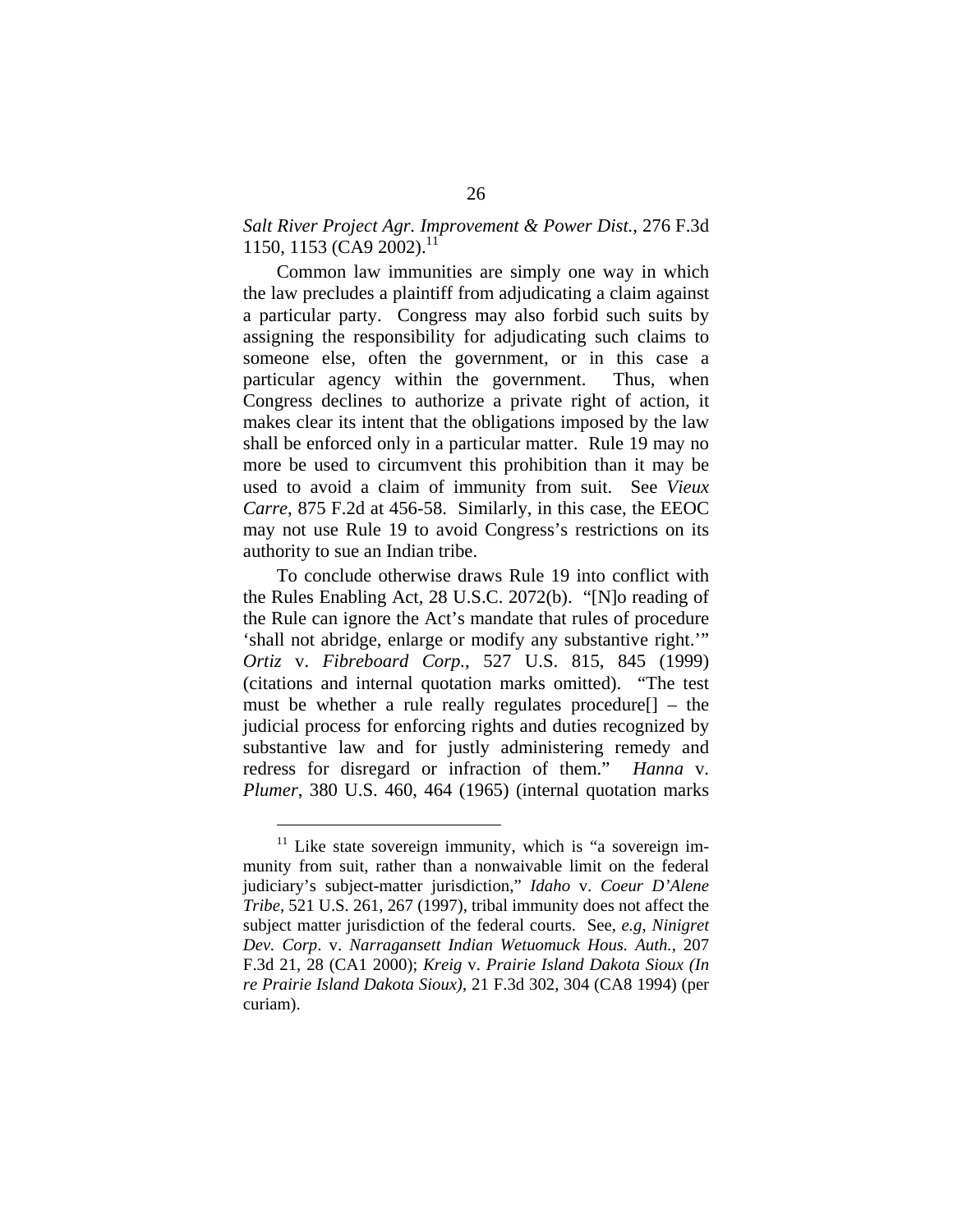omitted). Whether a tribe may be subjected to an adjudication of its rights and obligations, and at whose insistence, is a question of substantive law, one that must be resolved by Congress. See *Alexander* v. *Sandoval*, 532 U.S. 275, 286 (2001) ("Like substantive federal law itself, private rights of action to enforce federal law must be created by Congress."). There would be little doubt, for example, that a Rule could not establish a private right to enforce a statute that does not, itself, contemplate private enforcement. Cf. *id*. at 289-91 (when Congress authorized agency to promulgate regulations to "effectuate" statutory requirements, regulations may not themselves create a private right of action). Nor could the Rules authorize the EEOC to litigate claims against an Indian tribe when Congress has assigned that authority to someone else. Cf. *Semtek Int'l Inc.* v. *Lockheed Martin Corp.*, 531 U.S. 497, 503 (2001) (interpreting Rules to govern preclusive effect of federal judgment "would arguably violate" Enabling Act's prohibition against modification of substantive rights); *Ortiz*, 527 U.S. at 842 (adopting a "limiting construction" of class action rule to "minimize[] potential conflict with the Rules Enabling Act").

Hence, when Congress has precluded one party from directly adjudicating a claim against another, that prohibition may not be circumvented by adverting to Rule 19. This principle applies whether the barrier to direct suit arises from a lack of jurisdiction (personal or subject matter), because the absent party enjoys an immunity to a direct suit, or because Congress has assigned the right to adjudicate the issue with the absent party to another, either by declining to create a private right of action (see *Vieux Carre*, 875 F.2d at 456-58) or, as here, by assigning enforcement responsibilities to a specific federal agency to the exclusion of another.

Contrary to the Ninth Circuit's opinion, see Pet. App. 13a, petitioner's view is consistent with decisions such as *General Building Contractors Ass'n* v. *Pennsylvania*, 458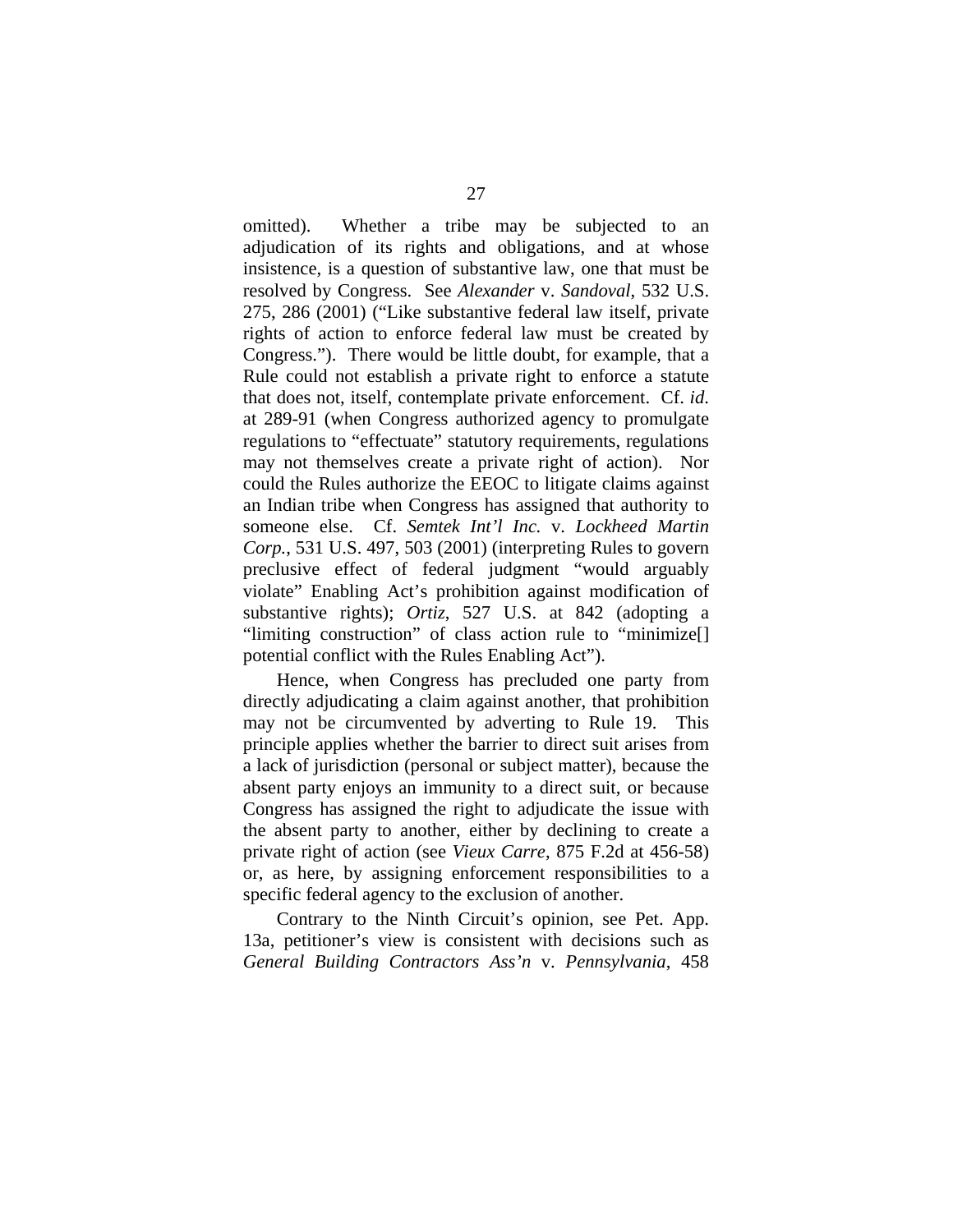U.S. 375, 399  $(1982)$ .<sup>12</sup> In that case, this Court held that an innocent employer could be joined and subject to a modification of its contract with a union if necessary to remedy the union's history of race discrimination in violation of 42 U.S.C. 1981. 458 U.S. at 400-01. There was nothing in Section 1981 or any other federal statute that indicated that Congress intended to protect innocent employers from such adjudications or obligations, or limit the class of parties who could seek such relief. In contrast, Congress has made clear in this case that any Title VII litigation seeking a modification of the rights and responsibilities of an Indian tribe must be prosecuted by the Attorney General.

Nor does petitioner's position conflict with other ordinary uses of Rule 19 approved in this Court's prior cases. For example, in *Martin* v. *Wilks*, 490 U.S. 755, 763-65 (1989), this Court indicated that Rule 19 would apply to permit the joinder of white firefighters to a race discrimination suit by their African American colleagues against the fire department. Joinder would permit the white firefighters to object to any proposed remedy in the case that might adversely affect their employment rights. Petitioner's view does not preclude joinder in such cases. The joinder of parties who might have grounds to object to the relief requested by the plaintiff is, in essence, the equivalent of a declaratory judgment action by the plaintiff against the absent party to resolve those objections. So long as there would be no impediment to the plaintiff bringing that request for a declaratory judgment directly against the absent party, Rule 19 permits the joinder. However, when the plaintiff is precluded from bringing a direct action – when, for example, the absent party is a State or an Indian tribe that enjoys

<span id="page-37-0"></span><sup>12</sup> See also *Zipes* v. *TWA*, 455 U.S. 385, 399-400 (1982); *International Brotherhood of Teamsters* v. *United States*, 431 U.S. 324, 356 n.43 (1977); *EEOC* v. *MacMillan Bloedel Containers, Inc.*, 503 F.2d 1086, 1095-96 (CA6 1974).